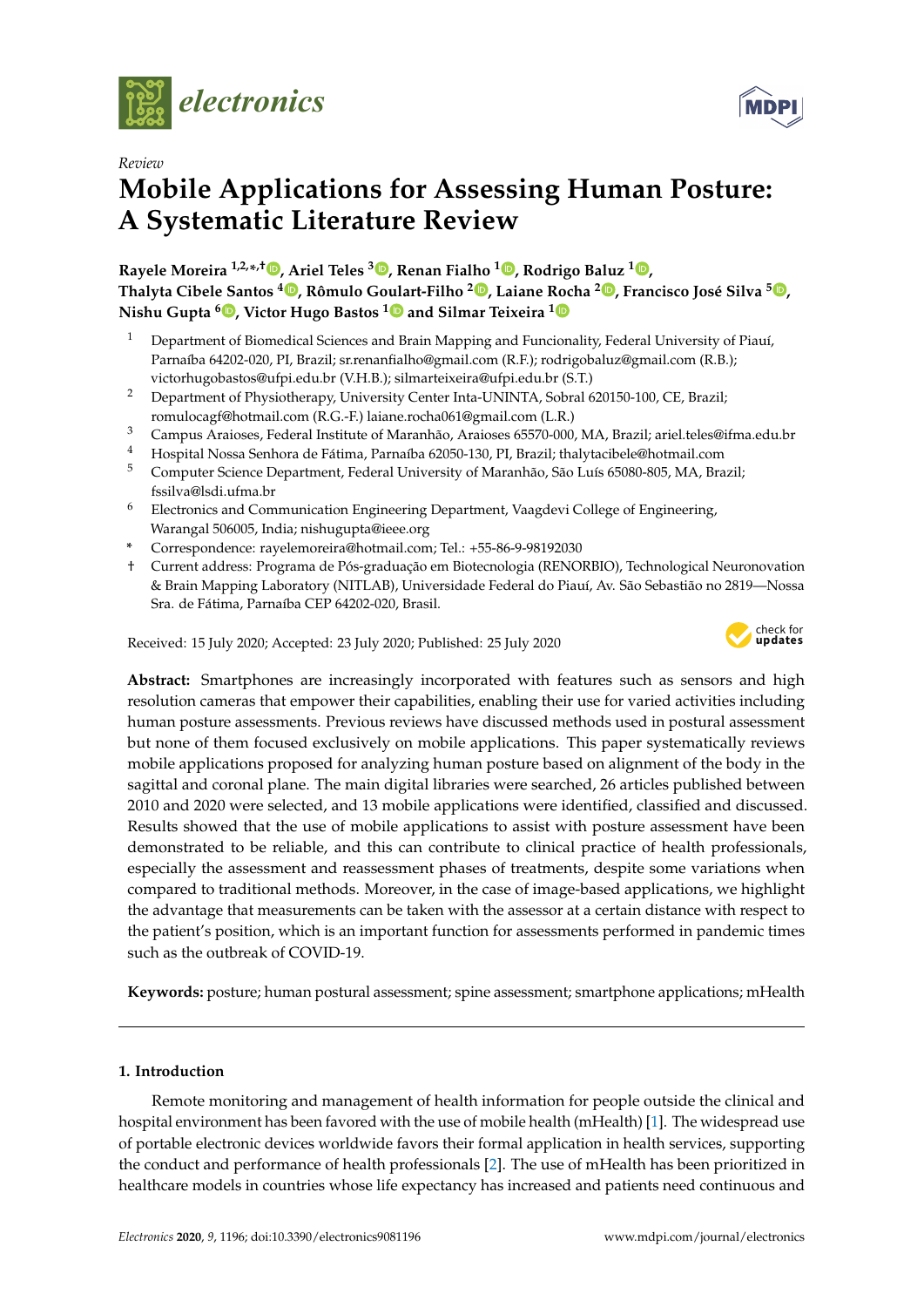long-term monitoring [\[1\]](#page-19-0). mHealth received a new projection around the world, given the pandemic scenario caused by the new coronavirus (COVID-19). People are advised to avoid crowding, given the high rate of transmissibility of the virus and this social distance must also be maintained in health services worldwide. Healthcare service providers throughout the world have prioritized and upgraded themselves to care for patients with severe symptoms of respiratory failure caused by the coronavirus. Although the pandemic situation requires special attention, patients with chronic diseases and other health demands still need medical assistance. For this reason, professionals around the world have used consultations and remote monitoring of their patients. Although mobile devices are used primarily for monitoring patients with chronic diseases, their use also applies to new models of medical diagnostic procedures including human biomechanical functions such as gait and posture assessment.

Human posture is a physical variable of clinical and scientific interest since alterations in the axial alignment may be associated with numerous patient complaints, with pain being a common complaint among them. The ideal posture of human beings should produce greater biomechanical efficiency with lower energy expenditure [\[3,](#page-19-2)[4\]](#page-19-3). For example, spine alignment is organized to ensure mobility and support load, contributing to a correct postural organization of the human being and functions performed by it. However, due to numerous structural overloads or congenital disorders which people are subjected to, as well as age-related modifications (e.g., muscle strength reduction and reduced range of motion), many individuals develop changes in the body alignment that can culminate in severe postural deviations. These alterations have a multifactorial etiology and can also be genetic, such as adolescent idiopathic scoliosis (AIS) [\[5\]](#page-19-4) and Hyperkyphosis [\[6\]](#page-19-5).

Human posture based on alignment of the body in the sagittal and coronal plane contributes to kinetic and functional changes not only locally but also throughout the osteomioarticular chain, compromising the functional health of the population [\[7\]](#page-19-6). By considering the relevance of postural alignment for the maintenance of body functional kinetic balance [\[8\]](#page-19-7) and the increasing number of proposals for postural assessment based on the analysis of sagittal and coronal alignment, researchers have proposed methods that include other resources besides inspection and palpation [\[9\]](#page-19-8). For example, biophotogrammetry is explored in [\[10–](#page-19-9)[12\]](#page-19-10). Researchers have also investigated reference values for postural alignment [\[7\]](#page-19-6) and compared them by analyzing their applicability, similarities and differences [\[13\]](#page-19-11). Among the reviews involving postural assessment methods, we highlight the studies by Porto et al. [\[14\]](#page-19-12) and Aroeira et al. [\[15\]](#page-19-13), which conducted reviews on computational methods for postural assessment. However, research questions in those studies did not cover assessment methods based on mobile applications. Other reviews have also been performed but with a focus on anthropometric measures [\[16\]](#page-19-14) or on applications available in application stores [\[17\]](#page-20-0), which are not tested and validated experimentally with results presented in the research articles.

In recent years, smartphone applications have gained credibility as a method of social communication and, in the context of medicine, as instruments to support assessment and monitoring of patients. However, to the best of our knowledge, there is no Systematic Literature Review (SLR) that summarizes information about the types and characteristics of the smartphone applications used for human posture alignment assessment. The goal of this study is to identify and compare mobile applications for assessing human postural deviations proposed in the literature and to investigate their functionalities, metrics defined for validation, and obtain performance results. This SLR differs from the aforementioned cited ones by focusing on the postural analysis and assessment methods that are specifically implemented as smartphone applications, analyzing its technical features. We performed a review on relevant digital libraries, identified and compared studies by considering important features such as study design and functionalities provided by applications. Additionally, we summarized their limitations and identified trends which are useful for researchers to conduct further investigation.

The remaining of the paper is organized as follows. Section [2](#page-2-0) introduces postural deviations and traditional methods used to evaluate human posture. Section [3](#page-5-0) describes the methodology of this SLR. Section [4](#page-7-0) presents the results, while Section [5](#page-13-0) discusses them and highlights open issues and implications for future studies. Finally, Section [6](#page-17-0) concludes the paper.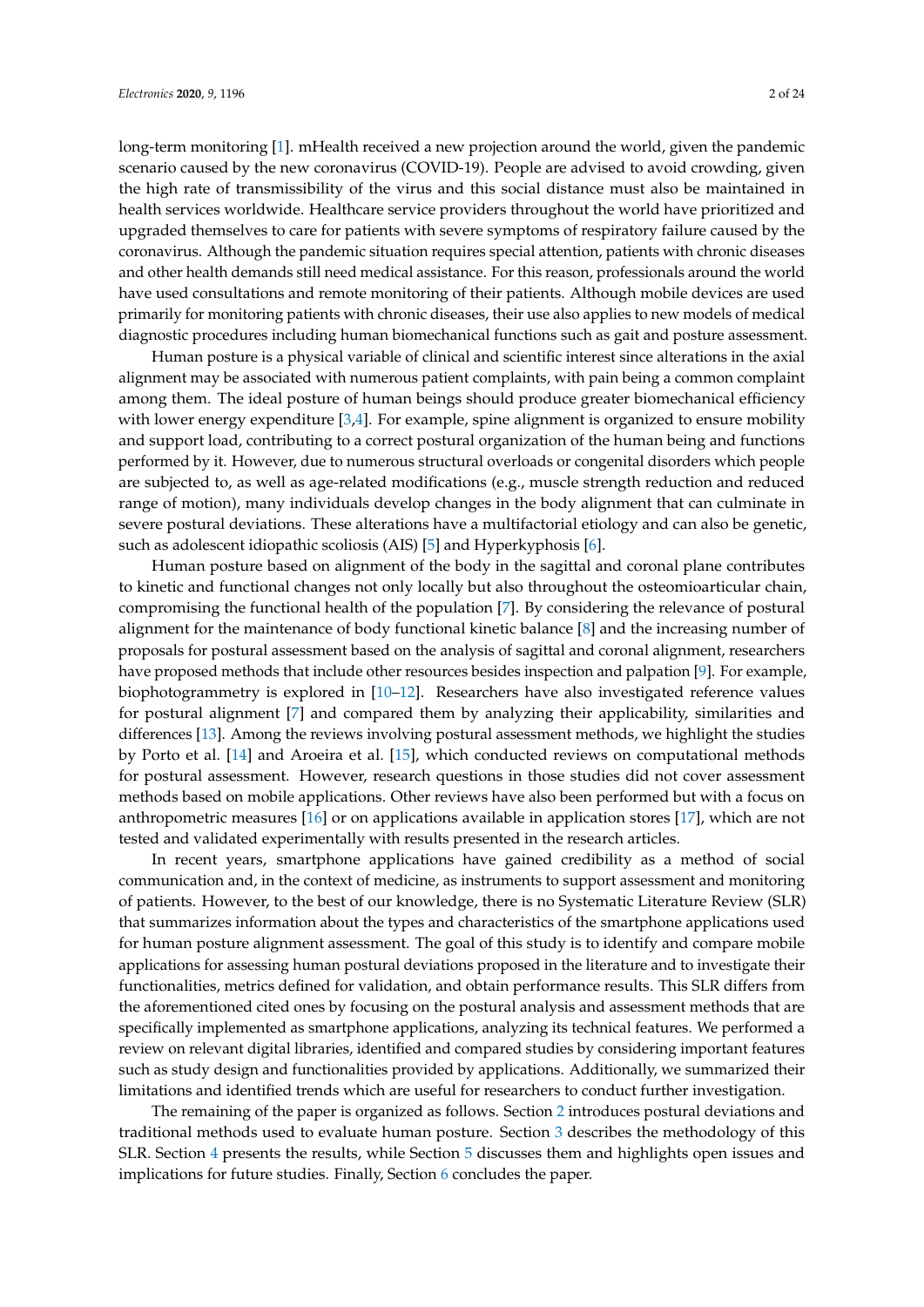# <span id="page-2-0"></span>**2. Background**

#### *2.1. Postural Deviations*

The human spine is adapted to the upright position and is characterized by the presence of physiological curvatures called the thoracic kyphosis (from 20 $^{\circ}$  to 40 $^{\circ}$ ) [\[18\]](#page-20-1), cervical lordosis (from 10 $^{\circ}$ to 30°) [\[19\]](#page-20-2), and lumbar lordosis (from 34° to 42°) [\[20\]](#page-20-3) that help maintain a stable posture [\[21](#page-20-4)[,22\]](#page-20-5). When the human body is affected by internal and external overloads, changes in spine alignment occur [\[23\]](#page-20-6). Accentuation of anteroposterior and lateral curvatures such as hyperlordosis [\[24\]](#page-20-7), hyperkyphosis [\[25\]](#page-20-8) (both greater than  $40^{\circ}$ ), and scoliosis (greater than  $10^{\circ}$ ) [\[26,](#page-20-9)[27\]](#page-20-10), are illustrated in Figure [1.](#page-2-1)

<span id="page-2-1"></span>



Increasing or decreasing these curvatures may change body biomechanics and consequently cause changes in the body posture and vice versa. In addition to the misalignments caused by anatomical changes in the spine, people adopt daily postures of tilting the head, trunk forward, backward or sideways. This in itself is not a problem, given that people are asymmetrical beings but in the long run, these situational inclinations can also cause biomechanical changes and therefore should also be considered during postural assessment.

#### *2.2. Methods for Assessing Human Posture Deviations*

One of the most widely used methods for assessing human posture deviations is visual inspection and palpation [\[28\]](#page-20-11). This method is highly subjective and assessor-dependent [\[29,](#page-20-12)[30\]](#page-20-13) and has low reliability and reproducibility, which makes its application in the scientific environment not recommendable [\[7\]](#page-19-6). To minimize biases produced by this analysis, new methods of postural assessment have been developed [\[31\]](#page-20-14), which are based on tools to assist in manual assessment, digital tools, radiography methods [\[32](#page-20-15)[,33\]](#page-20-16) and computer-based solutions.

Barret et al. [\[34\]](#page-20-17) listed 15 non-radiographic ones. We classified them into three categories: Manual Assessment Tools (MATs), Digital Assessment Tools (DATs), and Software-aided Assessment Tools (SATs). MAT devices require manual assistance to identify or to calculate the column deviations such as those listed in Table [1.](#page-3-0) Radiography methods involve the analysis of spine X-ray with manual demarcation of the upper and lower limit of the spine curvature, after calculating the degrees of this curve. As a result, it was also classified as a MAT. DAT instruments calculate body inclinations and deviations to present them on a digital display (Table [2\)](#page-3-1). This category does not include software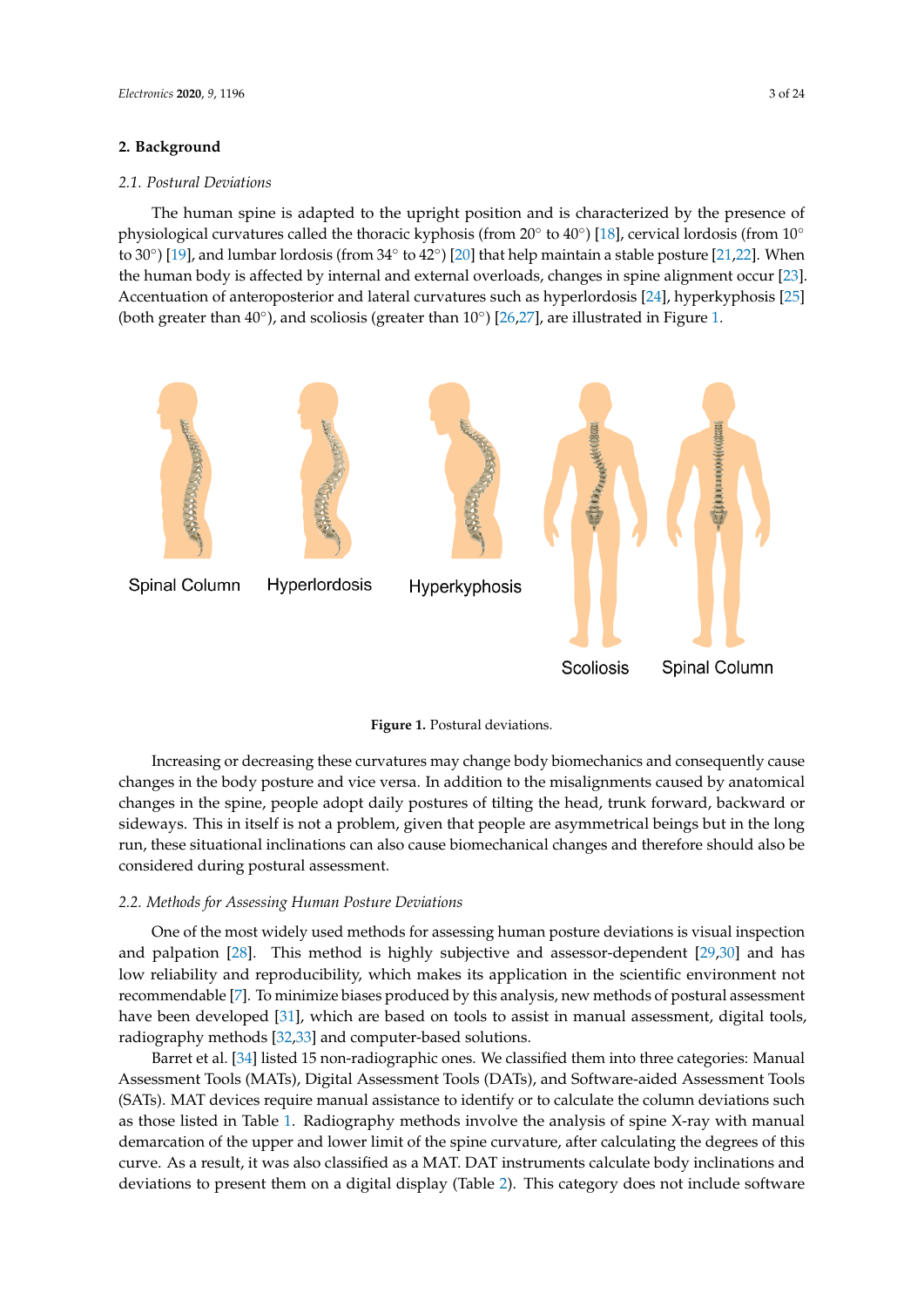solutions. SAT proposals have been classified as those methods or instruments which are supported by a computing system, which can be identified as given in Table [3.](#page-4-0)

<span id="page-3-0"></span>

| Study             | Name                    | Description                                                                                                                                                                                                                                                                         |
|-------------------|-------------------------|-------------------------------------------------------------------------------------------------------------------------------------------------------------------------------------------------------------------------------------------------------------------------------------|
| $\left[35\right]$ | Arcometer               | Instrument with a main shaft and perpendicular rods and scales<br>attached to the shaft of each rod.                                                                                                                                                                                |
| [36]              | Flexicurve Index        | Flexible ruler positioned on the back, adopting thoracic and lumbar<br>contours. The shape of the ruler is drawn on paper and the kyphosis<br>index is calculated.                                                                                                                  |
| $[36]$            | <b>Flexicurve Angle</b> | Similar to the flexicurve index but the kyphosis angle is calculated from<br>the drawing using geometric formulas.                                                                                                                                                                  |
| $[37]$            | Debrunner Kyphometer    | Two-arm protractor whose ends are positioned at specified bone<br>markers.                                                                                                                                                                                                          |
| $[38]$            | Manual Inclinometer     | Instrument with a kind of pendulum that measures the angle of<br>inclination and vertebral elevation when positioned over them.                                                                                                                                                     |
| $[39]$            | Goniometer              | An instrument with two rods connected by a $360^{\circ}$ axis that is positioned<br>at the center of the joint and enables the evaluation of the angle of<br>movement of the body segment.                                                                                          |
| [40]              | Spinal Wheel            | It is a plastic wheel device 10 cm in diameter and with a reflective<br>marker at the center that is guided along the midline from vertebra S1 to<br>the occipital endpoint.                                                                                                        |
| $[41]$            | Pantograph              | Instrument with articulated parallel rods at the end of which a<br>low-frictioned wheel is mounted that contours the back.                                                                                                                                                          |
| [42, 43]          | Scoliometer             | It is a fluid-filled inclinometer in which an enclosed ball shows the angle<br>of trunk rotation.                                                                                                                                                                                   |
| [44]              | Kypholordometer         | Apparatus made up of an aluminum vertical rod and 39 horizontally<br>shaped and deformable horizontal rods with cross section. These rods<br>are pointed at the back and the contours of the vertebral curvatures are<br>drawn on the paper attached to the back of the instrument. |
| [32, 45]          | Radiograph              | It allows the quantification of the spine angles from calculations<br>performed from the vertebrae visible through the X-ray using the<br>Cobb method.                                                                                                                              |

**Table 1.** Summary of manual assessment tools for human postural deviations.

**Table 2.** Summary of digital assessment tools for human postural deviations.

<span id="page-3-1"></span>

| Study | Name                 | Description                                                                                                                                                                                               |
|-------|----------------------|-----------------------------------------------------------------------------------------------------------------------------------------------------------------------------------------------------------|
| [46]  | Spinal Mouse         | Manual and computer-assisted electromechanical device that is guided along<br>midline of the spine starting at the spinous process of C7 and ending at top of<br>the anal crease, approximately S3.       |
| [47   | Digital Inclinometer | Similar to manual inclinometer but it has sensors that capture<br>body inclination.                                                                                                                       |
| [48]  | Electrogoniometer    | Instrument that allows continuous measurement of the angular displacement<br>between 2 lightweight plastic end blocks at either end of a coil containing 2<br>strain gauges mounted at 90° to each other. |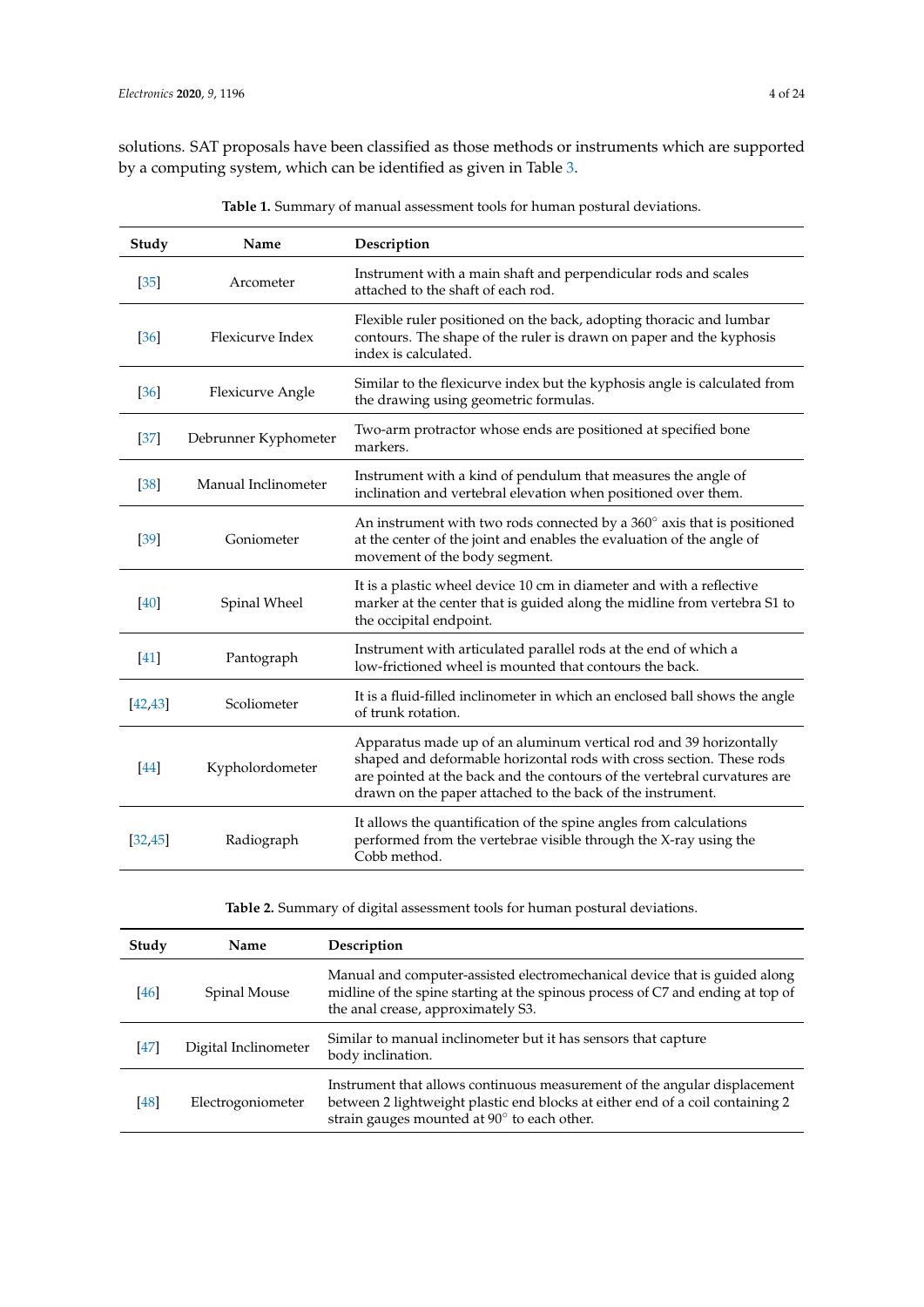<span id="page-4-0"></span>

| Study | <b>Name</b>        | Description                                                                                                                                                                                                                                                                                                                                   |
|-------|--------------------|-----------------------------------------------------------------------------------------------------------------------------------------------------------------------------------------------------------------------------------------------------------------------------------------------------------------------------------------------|
| [49]  | 3D ultrasound      | System that uses a point marker to identify column reference points.<br>A directional microphone, a reference marker, and a computer with specific<br>software that contains normative data on vertebrae distances, allowing it to<br>calculate angles and distances of measured 3D data that is transformed into<br>degrees of motion range. |
| [50]  | Rasterstereography | Method for 3-dimensional back shape analysis. System that detects<br>anatomical reference points, prominent vertebra and the two upper iliac<br>spines, and coordinate the data of the back-surface points and the line of<br>symmetry between them.                                                                                          |
| [51]  | Stereovideography  | Similar to rasterstereography, but it is based on system of stereo-video<br>cameras.                                                                                                                                                                                                                                                          |
| [11]  | Photogrammetry     | Based on photographs added to the software, which processes them and<br>calculates the distance between body segments and angles formed<br>between them.                                                                                                                                                                                      |

**Table 3.** Summary of software-aided assessment tools for human postural deviations.

Some methods such as arcometer, goniometer and flexicurve enable to identify trunk inclination and spine curvatures based on protractor and rulers measures. Other methods use more current technologies that include, for instance, the assessment of the dorsal surface of human body and analysis of body images and their curvatures using DATs and SATs. Among SATs, the photogrammetry (based on photographs processed by software) [\[11\]](#page-19-15) stands out as a method with various software solutions available [\[52–](#page-21-12)[54\]](#page-21-13). Examples of photogrammetry software solutions are Posture Assessment Software (in Portuguese, *Software de Avaliação Postural*-*PAS*) [\[52\]](#page-21-12), Digital Image-based Postural Assessment Software (DIPA) [\[53\]](#page-21-14) and Posture Pro Software [\[54\]](#page-21-13).

<span id="page-4-1"></span>The standard method for identifying deviations in the coronal plane is the Cobb method [\[32\]](#page-20-15), initially applied to traditional radiographs and later also to digital radiographs. A characteristic of this method is the demarcation of the vertebrae that limits the curve, as well as the values of the formed angles is determined manually with the aid of the ruler [\[55\]](#page-21-15) (Figure [2\)](#page-4-1). A Cobb angle of  $10^{\circ}$ is the minimum value for definition of scoliosis [\[56\]](#page-21-16), showing that when variations of  $5^\circ$  in curve angulation in consecutive radiography exams are observed, it is understood that there is a progression of scoliosis [\[57,](#page-21-17)[58\]](#page-21-18).



**Figure 2.** Cobb angle.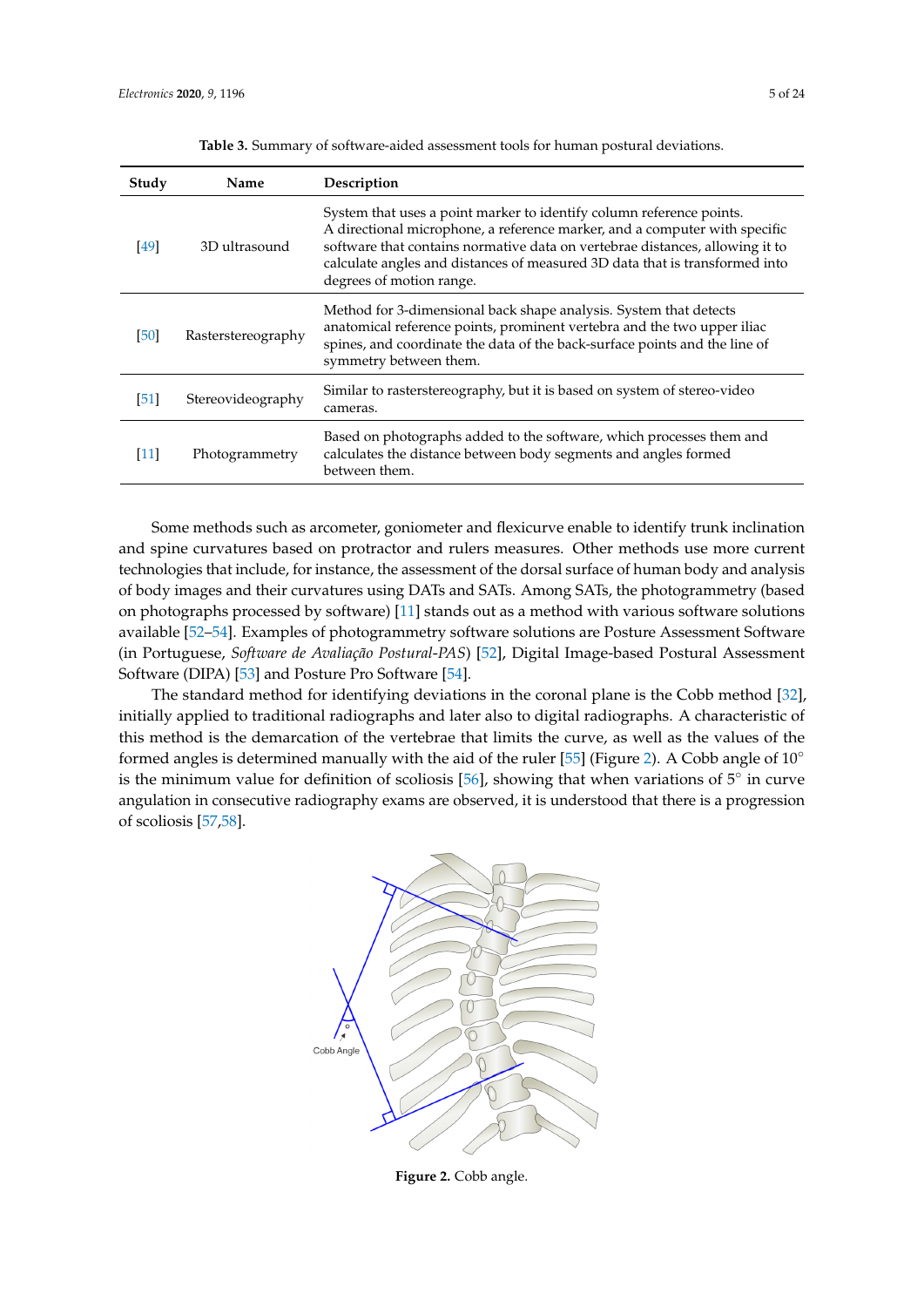## <span id="page-5-0"></span>**3. Research Methodology**

This SLR was conducted according to Preferred Reporting Items for Systematic Reviews and Meta-Analyses (PRISMA) guidelines [\[59\]](#page-21-19) and consists of planning, conducting, and reporting phases, in which each one has several activities.

#### *3.1. Research Questions*

To achieve the goal of this SLR, we considered the following Research Questions (RQs) presented in Table [4.](#page-5-1)

<span id="page-5-1"></span>

| ΙD              | Ouestion                                                                                                                                                           |
|-----------------|--------------------------------------------------------------------------------------------------------------------------------------------------------------------|
| RQ1             | What mobile applications have been used and proposed for analyzing the human posture based on<br>spine alignment?                                                  |
| RQ <sub>2</sub> | What are the technical features implemented by those mobile applications for assessing the human<br>spine alignment?                                               |
| RO <sub>3</sub> | What are the types of research presented in the literature regarding those mobile applications for<br>assessing sagittal and coronal alignment of the human spine? |
| RO4             | What metrics are used to evaluate mobile applications?                                                                                                             |
| RO <sub>5</sub> | What are the performance results obtained by the mobile applications?                                                                                              |

**Table 4.** Research questions.

#### *3.2. Search Strategy*

Digital libraries searched were: PubMed, Scopus, Association for Computing Machinery (ACM) Digital Library, Web of Science, IEEExplore and ScienceDirect. These databases were selected because they collect reliable studies related to both computer and medical sciences. The search was conducted in the following steps: (1) tests were performed using different terms according to the purpose of this review and with reference to PICO: Participants—individuals with or without postural alterations; Intervention—mobile application for postural assessment; Comparison—mobile applications and traditional methods for postural assessment; Outcomes—angular values of spine alignment; (2) definition of terms and their synonyms from the Medical Subject Headings (MeSH[–https://www.](https://www.ncbi.nlm.nih.gov/mesh) [ncbi.nlm.nih.gov/mesh\)](https://www.ncbi.nlm.nih.gov/mesh); (3) terms used in the search (Table [5\)](#page-5-2) were classified into primary (i.e., key terms used in initial search) and secondary (i.e., synonyms for the primary terms identified in the MeSH); (4) definition of search strings to the databases, which resulted from combining the primary and secondary terms.

| Table 5. Terms used in the search string. |  |  |  |  |  |  |
|-------------------------------------------|--|--|--|--|--|--|
|-------------------------------------------|--|--|--|--|--|--|

<span id="page-5-2"></span>

| <b>Primary Terms</b> | <b>Secondary Terms</b>                                                                                           |
|----------------------|------------------------------------------------------------------------------------------------------------------|
| "Mobile Application" | "Mobile System" OR "Mobile App" OR "Mobile devices" OR "Mobile phone" OR<br>"smartphone application" OR iphone   |
| Posture              | "Static standing posture" OR "Posture Analysis" OR "Postural Assessment" OR<br>scoliosis OR lordosis OR kyphosis |

By considering characteristics of the databases, the syntax of each one was adapted. All of the search strings used in each database can be accessed in the electronic Supplementary Materials.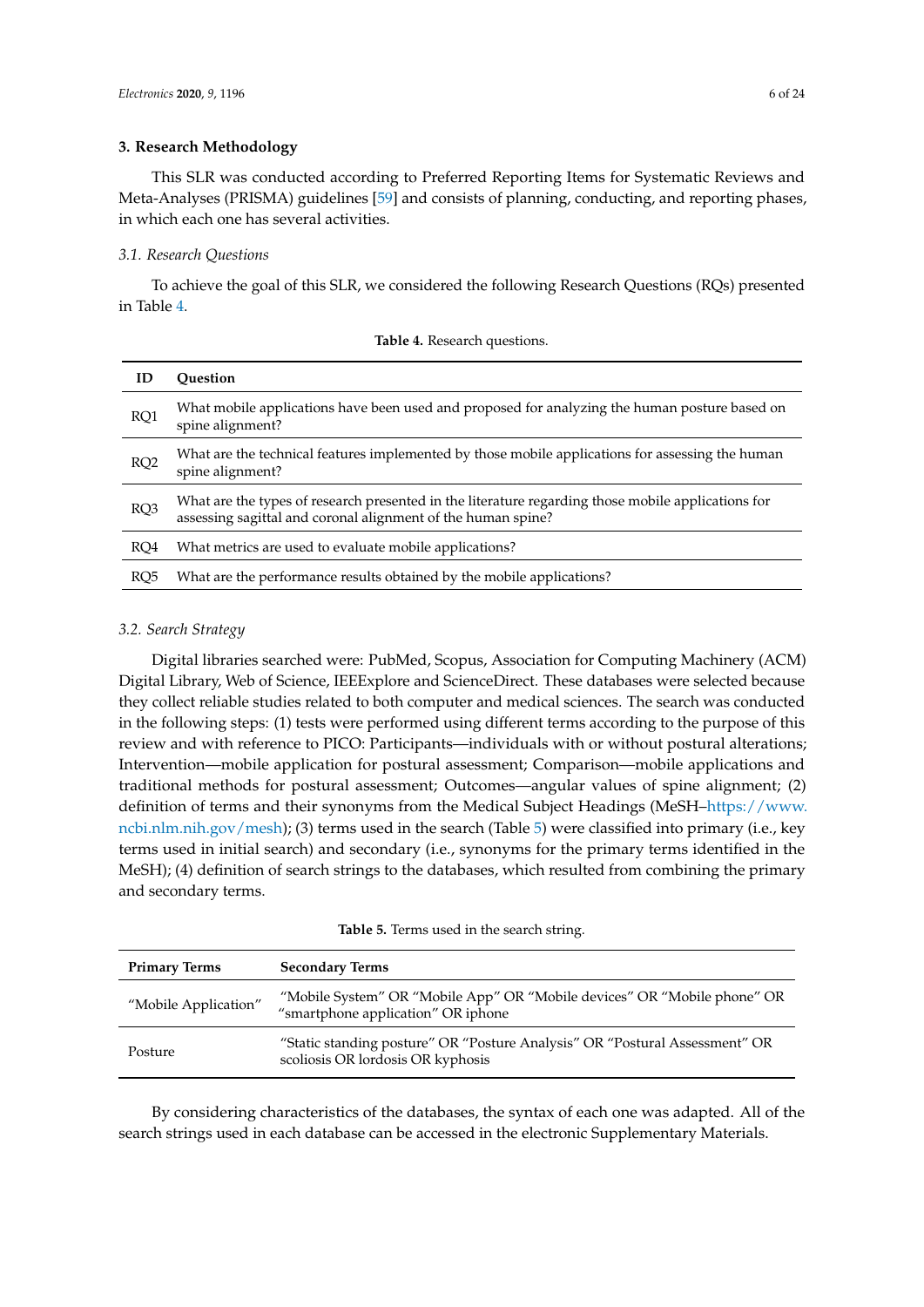#### *3.3. Selection Criteria*

Studies were included in this review if they fulfilled the following criteria: (1) written in English; (2) published between 2010 and 2020; (3) publications that included development, test, validation, evaluation or comparison of mobile applications for assessing human posture based on coronal and sagittal alignment. Exclusion criteria were: (1) type of publication, by eliminating gray literature; (2) studies that involved the analysis of human posture deviations but considering only isolated body segment analysis such as arms and legs without spinal assessment (i.e., without evaluating spine misalignment); (3) papers that identified variations in body position regarding the balance; (4) papers with text unavailable in full; (5) papers that used mobile applications exclusively based on wearable devices.

#### *3.4. Quality Assessment*

Selected studies were assessed according to eleven questions that covered rigorousness, credibility and relevance. Questions evaluated were those adapted by Dybå and Dingsøyr [\[60](#page-22-0)[,61\]](#page-22-1). The quality questions (QQs) are described in Table [6.](#page-6-0) Each question received dichotomous answers (yes or no) and each answer corresponded to one point in the analysis. At the end, a general quality score raging from 0 to 11 was generated for each study.

<span id="page-6-0"></span>

| ΙD              | Description                                                                                          |
|-----------------|------------------------------------------------------------------------------------------------------|
| QQ1             | Is the paper based on research (or is it merely a "lessons learned" report based on expert opinion)? |
| QQ <sub>2</sub> | Is there a clear statement of the aims of the research?                                              |
| QQ3             | Is there an adequate description of the context in which the research was carried out?               |
| QQ4             | Was the research design appropriate to address the aims of the research?                             |
| QQ5             | Was the recruitment strategy appropriate to the aims of the research?                                |
| QQ6             | Was there a control group with which to compare treatments?                                          |
| QQ7             | Was the data collected in a way that addressed the research issue?                                   |
| QQ8             | Was the data analysis sufficiently rigorous?                                                         |
| QQ9             | Has the relationship between researcher and participants been considered to an adequate degree?      |
| QQ10            | Is there a clear statement of findings?                                                              |
| QQ11            | Is the study of value for research or practice?                                                      |

|  |  | Table 6. Quality questions used in this review [60,61]. |  |  |  |  |
|--|--|---------------------------------------------------------|--|--|--|--|
|--|--|---------------------------------------------------------|--|--|--|--|

## <span id="page-6-1"></span>*3.5. Data Extraction*

The data extraction process was conducted according to a predefined form that included the following data identified in each study: study identification (author and year), name of the proposed solution, study design (according to Wieringa et al. [\[62\]](#page-22-2)), categorization based on the type of technical feature, availability in application stores, metrics used in the evaluation and validation of the mobile applications, main findings and quality assessment.

## *3.6. Review Conduction*

Papers were selected by two independent researchers (a physiotherapist and a computer scientist) on 16 May 2020 from the application of the search string on digital libraries. Next, duplicate papers were removed and selection criteria were applied by the both researchers to the remaining papers based on the analysis of the titles and abstracts. Cohen's kappa [\[63\]](#page-22-3) was calculated and disagreements were resolved by consensus with the help of other researchers. After these steps, papers included in the review were read in full for assessing the quality and extracting data to be reported. Additionally, we performed a survey in application stores to find out their availability.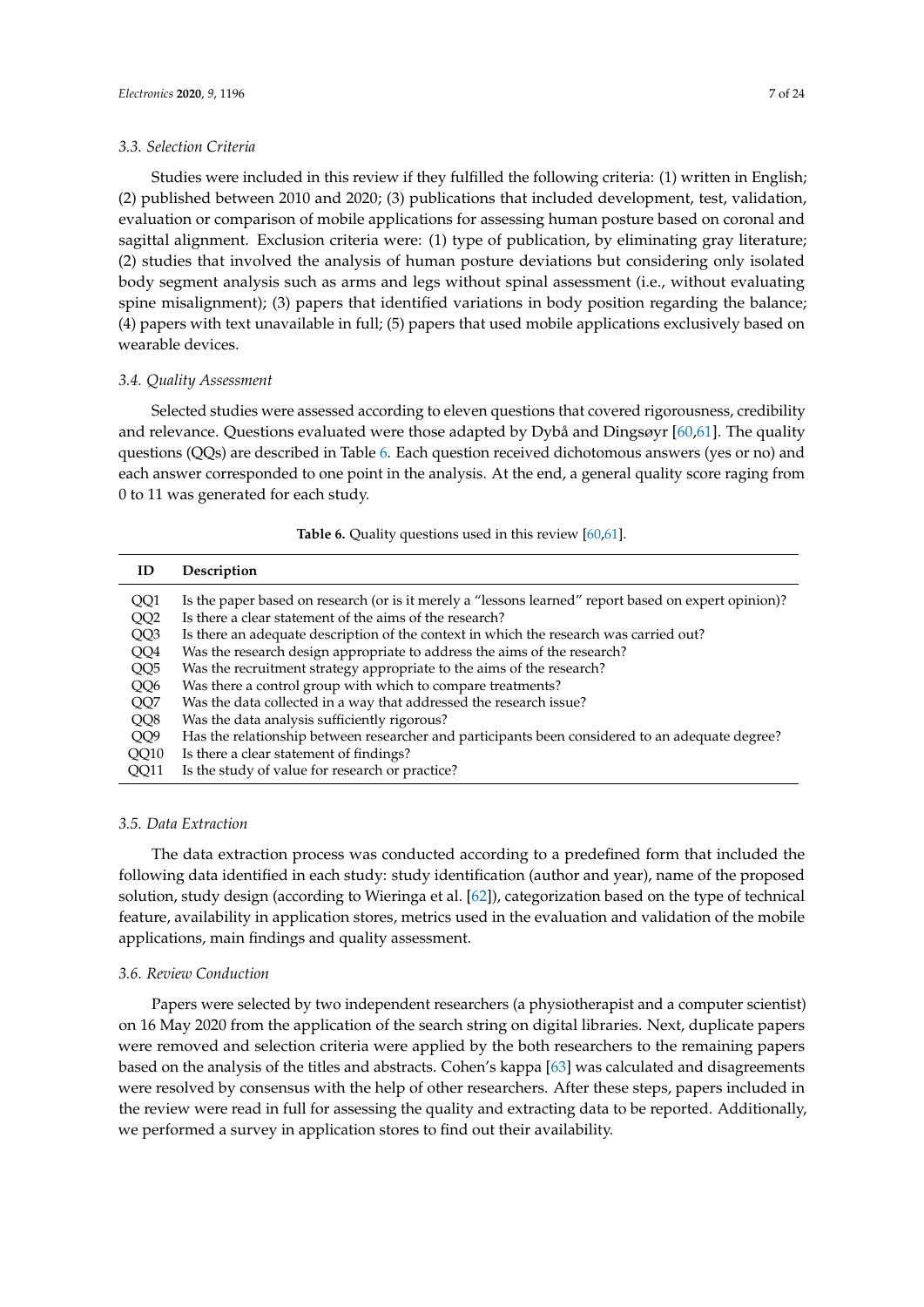# <span id="page-7-0"></span>**4. Results**

### *4.1. Study Selection*

The initial search on the databases resulted in 1127 articles (see Supplementary Materials) and after independent analysis by two reviewers, the Cohen's kappa index was  $\approx 0.61$ , which indicates moderate agreement between the two reviewers [\[64\]](#page-22-4). Next, disagreements were mediated and 26 studies were eligible for inclusion. Figure [3](#page-7-1) shows the flow diagram of our review process.

<span id="page-7-1"></span>

**Figure 3.** Flow diagram of the review process.

# *4.2. Study Characterization*

Table [7](#page-7-2) presents a summary of the 26 studies sorted by year, including the names of the applications, a categorization according to the data extraction section (see Section [3.5\)](#page-6-1) and study design. A total of 13 smartphone applications- RQ1 - for assessing human postural deviations were identified in this SLR and classified into applications based on the Use of Sensors (US) and Image-Based Solution (IBS) - RQ2. All mobile applications identified in the studies had an identification name, except that proposed by Estrada and Vea [\[65\]](#page-22-5).

**Table 7.** Summary of reviewed studies.

<span id="page-7-2"></span>

| Study | Name          | Category | <b>Study Design</b> | Availability                 |
|-------|---------------|----------|---------------------|------------------------------|
| [66]  | Scoligauge    | US       | VR & ER             | TopOrthoApps.com             |
| [67]  | Scoligauge    | US       | ER                  | TopOrthoApps.com             |
| [68]  | Cobbmeter     | US       | VR & ER             | Apple Store                  |
| [69]  | Cobbmeter     | US       | VR & ER             | Apple Store                  |
| [70]  | Tiltmeter Pro | US       | VR & ER             | Play Store * & Apple Store   |
| [71]  | iHandy Level  | US       | ER & VR             | Play Store * & Apple Store * |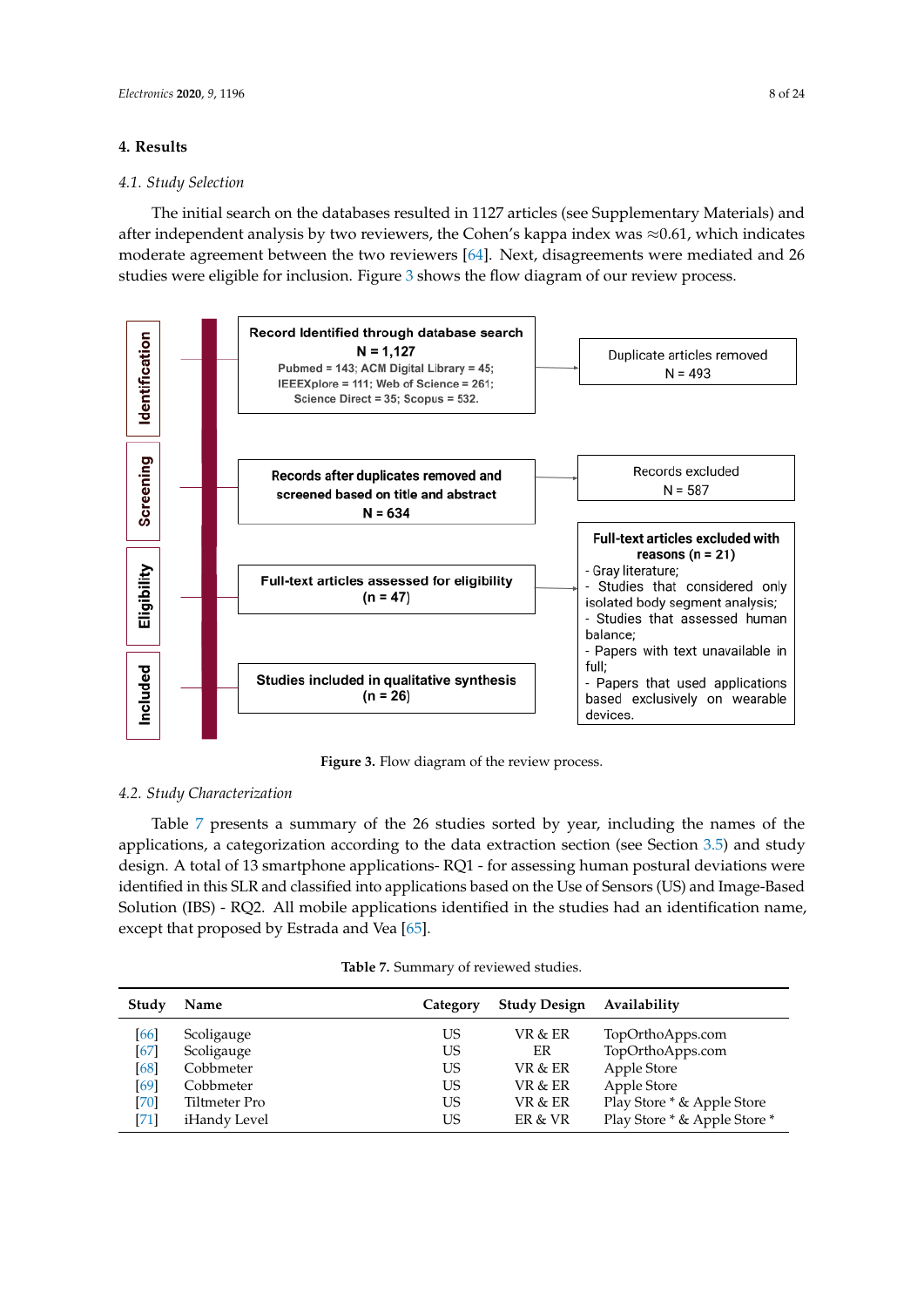| Study  | Name                               | Category   | <b>Study Design</b> | Availability               |
|--------|------------------------------------|------------|---------------------|----------------------------|
| [72]   | Scoligauge                         | US         | VR & ER             | TopOrthoApps.com           |
| $[73]$ | Scoligauge                         | US         | VR & ER             | TopOrthoApps.com           |
| $[74]$ | iGonio                             | US.        | ER                  | 148apps.com*               |
| $[75]$ | Cobbmeter                          | US         | VR & ER             | Apple Store                |
| $[76]$ | Cobbmeter + Tiltmeter              | US         | VR & ER             | Apple Store                |
| $[77]$ | PostureScreen Mobile               | <b>IBS</b> | ER                  | Play Store & Apple Store   |
| [65]   | Unnamed                            | US.        | PS & VR             | N <sub>o</sub>             |
| [78]   | iHandy Level                       | <b>US</b>  | ER & VR             | Play Store */Apple Store * |
| [79]   | Cobbmeter                          | <b>US</b>  | VR & ER             | Apple Store                |
| [80]   | Scoliometer 1.1                    | US         | VR & ER             | apkgoogle.org*             |
| [81]   | iPhone Clinometer app              | US         | ER & VR             | Play Store * & Apple Store |
| $[82]$ | Smartphone Protractor              | <b>US</b>  | VR                  | Play Store *               |
| [83]   | PostureScreen Mobile               | IBS        | ER                  | Play Store & Apple Store   |
| [84]   | PostureScreen Mobile               | <b>IBS</b> | ER                  | Play Store & Apple Store   |
| [85]   | Scolioscreen                       | US         | ER                  | spinologics.ca             |
| [86]   | PostureScreen Mobile               | <b>IBS</b> | VR & ER             | Play Store & Apple Store   |
| [87]   | PostureScreen Mobile               | <b>IBS</b> | <b>VR</b>           | Play Store & Apple Store   |
| [88]   | Sagittalmeter Pro                  | US         | VR & ER             | Play Store                 |
| [89]   | iPhone's photo editing application | <b>IBS</b> | VR & ER             | iPhone native application  |
| [90]   | Scoligauge                         | US         | VR & ER             | TopOrthoApps.com           |

**Table 7.** *Cont*.

Note: US = Use of Sensors; IBS = Image-Based Solution; ER = Evaluation Research; VR = Validation Research; PS = Proposal of Solution; \* = Free of Charge

#### *4.3. Technical Features*

Mobile applications use available features in smartphones to assess body alignment and based on these features, they were classified into sensor-based (eleven applications) and image-based (two applications) solutions. Those based on the US have taken advantage of different types of sensors embedded in smartphones which include gyroscope and accelerometer. These sensors capture body displacement or part of it or are applied to analysis of radiographic images providing useful information about spine orientation, either of its isolated segments (e.g., the cervical spine) or the orientation of its entire length, including cervical, thoracic and lumbar segments (i.e., lordosis, khyposis and scoliosis). Table [8](#page-8-0) shows the summary of sensor types used in mobile systems identified in this review.

<span id="page-8-0"></span>**Table 8.** Types of sensors used by the identified mobile applications.

| <b>Sensor</b> | References                           |
|---------------|--------------------------------------|
| Accelerometer | $[66 - 76, 78 - 80, 85, 88, 90, 91]$ |
| Gyroscope     | [65, 81, 91]                         |

In IBSs, cameras embedded within the mobile devices are used by applications for analyzing spinal radiography images or photographs of subjects with anatomical points marked and used as a reference for postural assessment. Both of them aim to identify misalignments in spinal orientation such as lumbar lordosis orientation parameters, pelvic incidence, pelvic tilt, head tilt angle, shoulder tilt and hip tilt.

Table [9](#page-9-0) shows the measured segments by all identified mobile applications.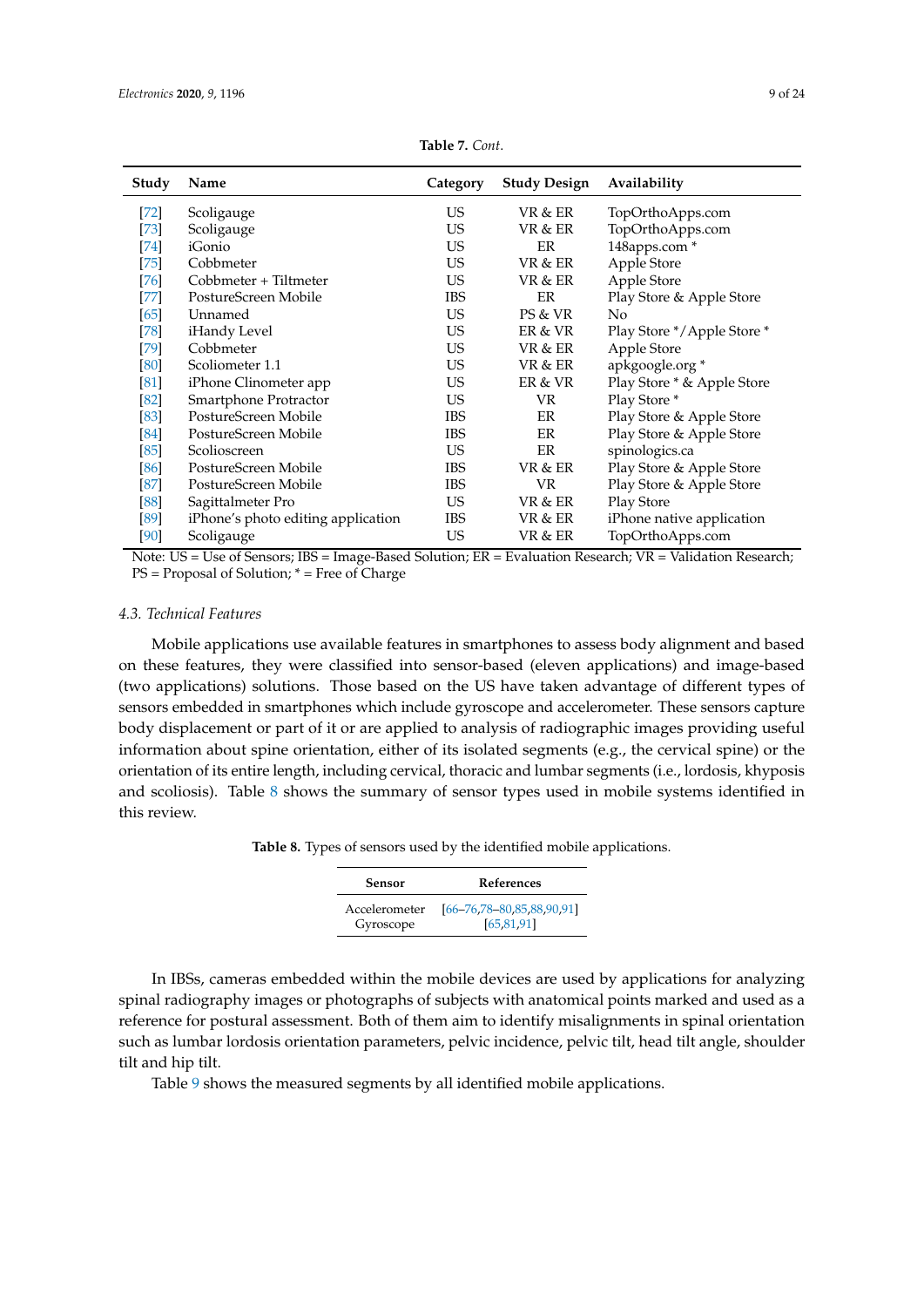<span id="page-9-0"></span>

| Study  | <b>Measures Taken</b>                      |
|--------|--------------------------------------------|
| 66     | Scoliosis                                  |
| $[67]$ | Rib Hump Angle/Scoliosis                   |
| [68]   | Kyphotic Angles                            |
| [69]   | Cobb Angle/Thoracic Scoliosis              |
| [70]   | Cobb Angle/Thoracic Scoliosis              |
| [71]   | Lumbar Lordosis                            |
| $[72]$ | Rib Hump Angle/Scoliosis Evaluation        |
| [73]   | Cobb Angle of Thoracolumbar Scoliosis      |
| [74]   | Cobb Angle                                 |
| [75]   | Cobb Angle                                 |
| [76]   | Cobb Angle                                 |
| [77]   | Head, Ribcage, Shoulder, Hip and Knee Tilt |
| $[65]$ | Inclination of the Human Spinal Points     |
| [78]   | SS and Lumbar Curve                        |
| [79]   | PI, PT and LL                              |
| [80]   | Sagittal Curvaures                         |
| [81]   | Thoracic Spine Rotation                    |
| $[82]$ | LL, PI, and PT                             |
| $[83]$ | Head, Ribcage, Shoulder, Hip Tilt          |
| [84]   | Head, Ribcage, Shoulder, Hip Inclination   |
| [85]   | Scoliosis Angle                            |
| [86]   | Head, Shoulder and Ribcage Tilt            |
| $[87]$ | Head, Ribcage, Shoulder, Hip and Knee Tilt |
| [88]   | LL, PI, SS and PT                          |
| [89]   | LL, PT, and SS                             |
| [90]   | Rib Hump/Scoliosis Evaluation              |

**Table 9.** Measured segments by the identified mobile applications.

The most cited IBS was PostureScreen Mobile (PSM), which takes pictures of the subjects from different angles: anterior and posterior (coronal plane), left and right (sagittal plane). Next, the application calculates posture variables using individual's anatomical points that are digitally marked depending on the number of variables of interest. This process of digitally marking points consists of demarcating the anatomical reference points (i.e., pelvic iliac spines, greater trochanter, femoral condyle and ear lobe), directly on the mobile device screen. Then, body angles are calculated. Furthermore, IBSs provide an output file with values of posture variables and images that illustrate the digitized points and their locations in relation to a neutral posture.

Different from PSM, the iPhone's photo editing application [\[89\]](#page-23-8) was used to evaluate X-ray or three-dimensional computed tomography scans images and calculate lumbosacral spine–pelvic sagittal parameters. For this, Wang et al. [\[89\]](#page-23-8) used the iPhone camera to take pictures of images in the frontal plane and the application was used to rotate them, allowing the angle rotation scale and the grid lines to appear clearly on the screen smartphone. The authors defined the spinopelvic parameters using what they called theory of end vertebra tilt angle. According to them, the images were rotated until the visually inspected connection lines of the upper end plate of the sacrum overlap or are parallel to the horizontal grid lines, and that rotated angle corresponds to the SS. The rotation angle is formed when the line connecting the L1 vertebrae runs parallel or overlaps the level grid lines. This rotation angle added to the SS angle is the angle of the lumbar lordosis. By continuing to rotate the image until the upper end plate of the sacrum and the midpoint of the femoral caput are parallel or completely overlapping the inter-vertical grid lines, it produces the pelvic tilt angle which is the absolute value of the rotated angle.

Regarding the US applications, although they have used sensors embedded in smartphones (i.e., accelerometer and gyroscope), they varied in relation to the measurement methods used by the

Note: LL = Lumbar Lordosis; PI = Pelvic Incidence; SS = Sacral Slope; PT = Pelvic Tilt.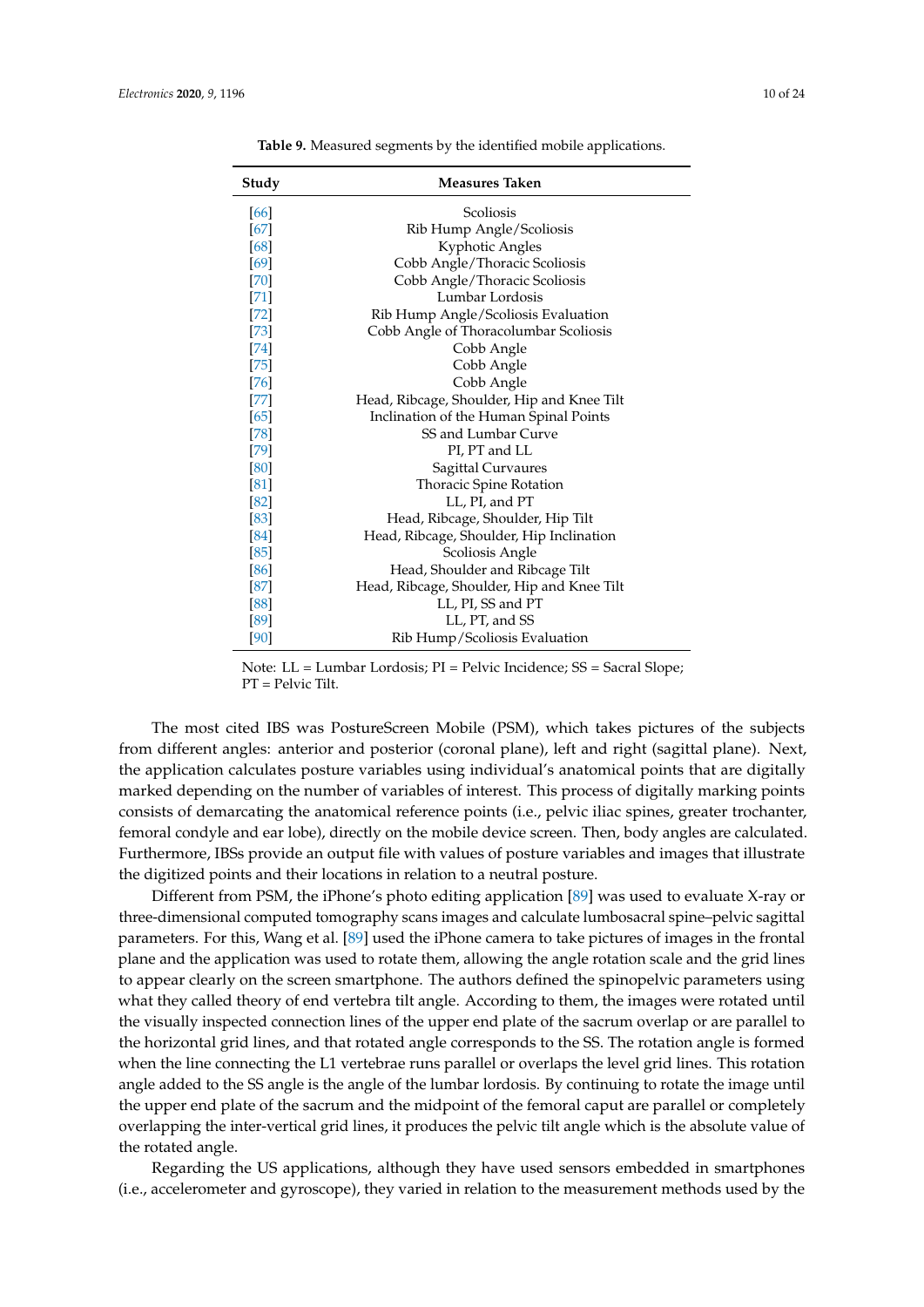assessors. Some studies [\[68–](#page-22-8)[70,](#page-22-10)[74](#page-22-14)[–76,](#page-22-16)[79,](#page-22-19)[82](#page-23-1)[,92\]](#page-23-11) used applications to analyze radiographs of the spine. For example, the method proposed by Allam et al. [\[76\]](#page-22-16) positioned radiographs in the vertical plane on a backlit X-ray reader box. The smartphone with a tilt measurement application is positioned on the vertebra but inclined from the scoliotic curve, and then the inclination of a vertebra above and below the selected one is measured. With the application running, the smartphone is positioned at the level of the upper and lower final vertebral plates. To validate the position, the assessor clicks anywhere on the smartphone screen [\[68\]](#page-22-8), then the angle is measured automatically and the information about the patient (i.e., name, assessment date, measured angle) is saved. Marchi et al. [\[79\]](#page-22-19) also used CobbMeter for analysis of the sagittal spinal alignment (PI, PT and LL), based on the radiographys.

Another sensor-based mobile application applied to the assessment of column inclination parameters is SagittalMeter Pro [\[92\]](#page-23-11). Similar to Cobbmeter, the smartphone with SagitallMeter is positioned on sagittal radiographs following the protocol defined by the authors: the upper edge of the smartphone is positioned parallel to the plateau of the first sacral vertebra (S1). The lateral edge of the telephone is positioned at the center of S1 and the center of the femoral head. In the third stage, the upper edge of the smartphone is positioned parallel to the plate of the first lumbar vertebra (L1). After each step, the assessor clicks a button to confirm the position of the smartphone. At the end, the analysis of the sagittal balance is performed automatically.

Other US applications as Scoligauge [\[72,](#page-22-12)[73](#page-22-13)[,90\]](#page-23-9) are applied directly to the back of patients who are instructed to do an anterior trunk flexion, that is, to tilt the trunk forward. In this position, the assessor positions the center of the smartphone in the spinal process of the vertebra at the level of the true rib hump, visually aligning the iPhone to measure the rotation angle of the trunk. However, although both used Scoligauge, Allan et al. [\[90\]](#page-23-9) used it without the iPhone adapter, while Chen et al. [\[90\]](#page-23-9) used a 3D printed frame with an opening adaptable to the thorny process to avoid direct contact from the iPhone. Izatt et al. [\[67\]](#page-22-7) also used an adapter to position the smartphone, an acrylic sleeve designed to accommodate any device equipped with inclinometer, but to assess a set of plaster torsos which represent the range of torsional deformities seen in clinical practice.

In the study by Franko et al. [\[66\]](#page-22-6), Scoligauge was used only in a biomechanical validation test protocol without the use of patients or medical information. In this context, the smartphone is aligned and held firmly against the flat top surface of the standard scoliometer. The device is rotated until it reached angular measurements varying between –30 and 30 degrees. When it reaches an immutable position, by remaining stopped for two seconds, two independent assessors record the measurements.

The Scoliometer 1.1 is another method that requires the smartphone to be positioned directly on the patient's back (free standing position and free sitting position) to determine the degrees of kyphosis and lordosis of the spine. In the study of Was et al. [\[80\]](#page-22-20), the smartphone with Scoliometer 1.1 application is positioned at the levels of the cervicothoracic junction (C7–T1), in the thoracic segment (T6–T7), at the thoracolumbar junction (T12–L1) and at the lumbosacral junction (L5–S1) to measure lumbar lordosis angle, upper and lower thoracic kyphosis angle. A similar process is performed by Koumantakis et al. [\[78\]](#page-22-18) by marking the spinous processes of T12–L1 and S1–S2 to assess the lumbosacral parameters.

Except for the adapters used in the studies of Chen et al. [\[90\]](#page-23-9) and Izatt et al. [\[67\]](#page-22-7), only in the study of Estrada and Vea [\[65\]](#page-22-5) was an auxiliary device (a kind of adjustable vest) used as a means of fitting the smartphones to the participant's body. The aim is to ensure that mobile devices are correctly in contact with the three points (thoracic, thoracolumbar and lumbar) of the spine. Additionally, they also developed a desktop application used to capture and record readings on smartphones.

As we can see, analysis methods of the mobile applications have varied. We classify the studies (and their mobile applications) based on these methods depending on whether the mobile device requires direct contact with the patient's body or not. We classify the applications with direct contact as those ones in which the practical use requires physical contact with the patient. Indirect contact with the body refers to analyzes based on radiographs. No contact with the patient's body means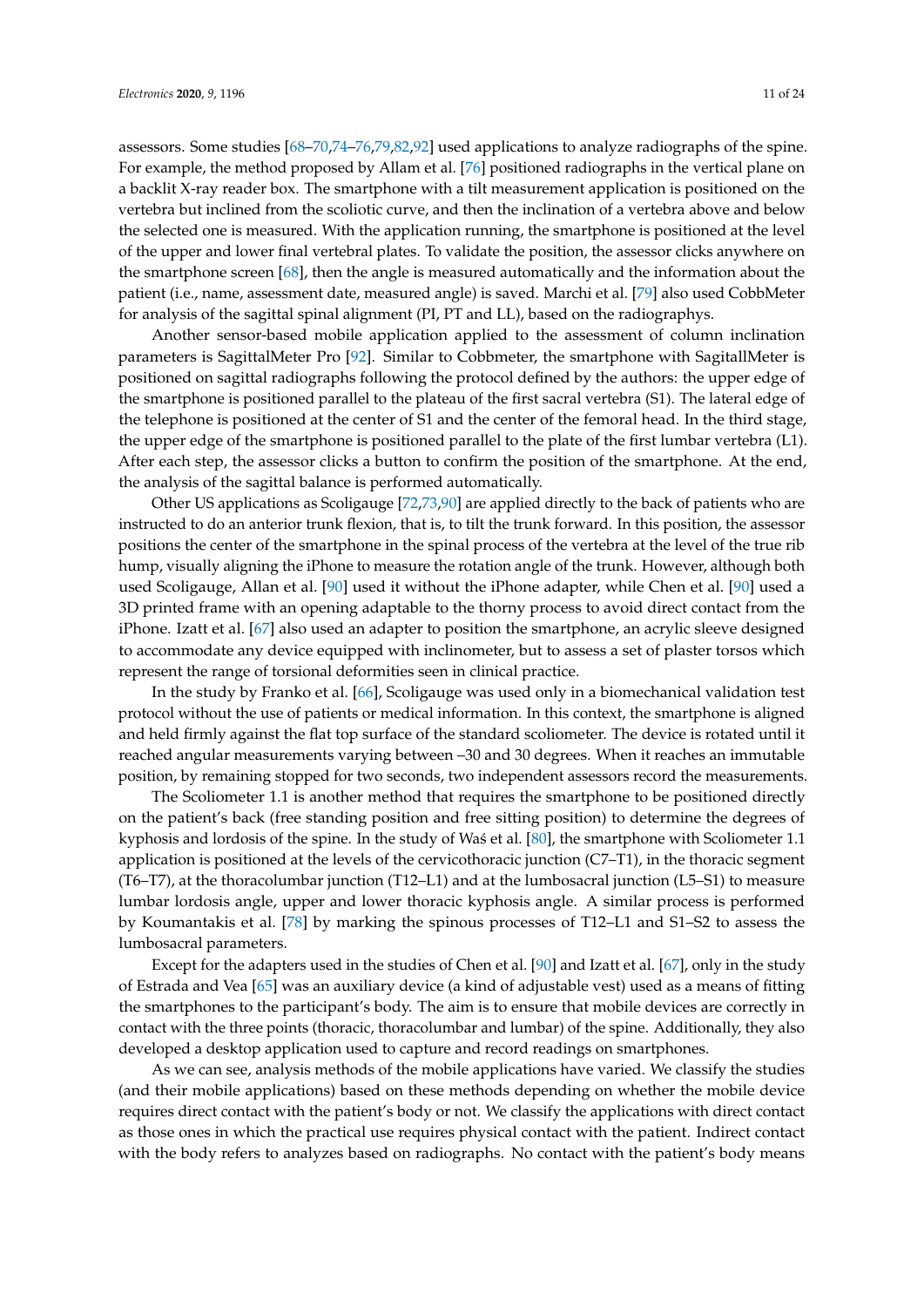<span id="page-11-0"></span>that analysis is performed based on the patient's photos. Table [10](#page-11-0) presents the studies organized in this classification.

| <b>Analysis Method</b>                                                                     | References                                                                                        |
|--------------------------------------------------------------------------------------------|---------------------------------------------------------------------------------------------------|
| Direct contact with the body<br>Indirect contact with the body<br>No contact with the body | $[65 - 67, 71 - 73, 78, 80 - 82, 85, 90]$<br>$[68 - 70, 74 - 76, 79, 88, 89]$<br>[77,83,84,86,87] |

**Table 10.** Analysis method.

Among the studies identified, only one reported use of machine learning algorithms in the proposed mobile application. Estrada and Vea [\[65\]](#page-22-5) developed a solution to detect proper/improper sitting postures based on the angles of the spinal curvatures. To identify the best algorithm to perform this task, the authors conducted performance evaluations with the machine learning classifiers: k-Nearest Neighbors (KNN), Support-vector Machines (SVM), Multilayer Perceptron (MLP), a class of artificial neural network, and Decision Tree. This last algorithm reached the best performance.

# *4.4. Study Design and Performance of the Mobile Applications*

 $\overline{a}$ 

 $\overline{a}$ 

Papers included in this review were also categorized by study design according to Wieringa et al. [\[62\]](#page-22-2) as shown in Table [7.](#page-7-2) Although the authors indicated six different types of classification, this review classifies them into three groups: ER, PS and VR-RQ3. We also sought to identify information related to metrics used to evaluate performance or validate proposed mobile solutions. Table [11](#page-11-1) shows metrics for evaluation and valuation-RQ4, and the main findings of the studies-RQ5.

<span id="page-11-1"></span>

| Study  | <b>Main Findings</b><br>Metric                                                                                                                                                |                                                                                                                                                                                              |  |
|--------|-------------------------------------------------------------------------------------------------------------------------------------------------------------------------------|----------------------------------------------------------------------------------------------------------------------------------------------------------------------------------------------|--|
| [66]   | ICC and Pearson correlation coefficient for<br>comparing Scoligauge with angle measures made<br>with standard clinical scoliometer.                                           | Scoligauge has validity and reliability when comparing it<br>with the standard clinical scoliometer for assessing<br>deformity in scoliosis.                                                 |  |
| [67]   | ICC and Bland Altman analysis for rib hump angle.                                                                                                                             | The application proved to be valid for measurements of<br>hump in the ribs. The inter- and intra-observer<br>measurement variability using iPhone was similar to that<br>of the Scoliometer. |  |
| [68]   | Mean, SD and ICC for measuring kyphotic angles.                                                                                                                               | The reliability analysis showed that measurements were<br>highly correlated with those obtained using the<br>standard method.                                                                |  |
| [69]   | Mean, SD, ICC and paired t-test to measure Cobb<br>Angle of thoracic scoliosis and compare the time<br>consumed for the measurement between application<br>and manual method. | Smartphone-aided measurement for the Cobb angle<br>showed excellent reliability and efficiency. The average<br>time spent for evaluating was shorter when<br>using CoobMeter.                |  |
| [70]   | Mean, SD, and Bland Altman analysis for measuring<br>Cobb Angle and comparing Tiltmeter with<br>traditional protractor.                                                       | Tiltmeter is an equivalent Cobb measurement tool to the<br>manual protractor, and measurement times are about<br>15% lower.                                                                  |  |
| [71]   | ICC, mean and SD for measuring body angles.                                                                                                                                   | Both Bubble inclinometer and iHandy Level had good<br>intra-rater and inter-rater reliability and concurrent<br>validity for measuring lumbar lordosis.                                      |  |
| $[72]$ | ICC and Bland Altman analysis for measuring rib<br>hump and comparing Scoligauge with traditional<br>scoliometer.                                                             | Scoligauge showed excellent intra-rater and inter-rater<br>reliability with valid measurements when compared to<br>the scoliotometer.                                                        |  |
| $[73]$ | Mean and ICC to compare scoliometer and<br>Scoligauge.                                                                                                                        | Scoliguage showed excellent reliability when compared<br>to the scoliotometer.                                                                                                               |  |

**Table 11.** Metrics and main findings of the reviewed studies.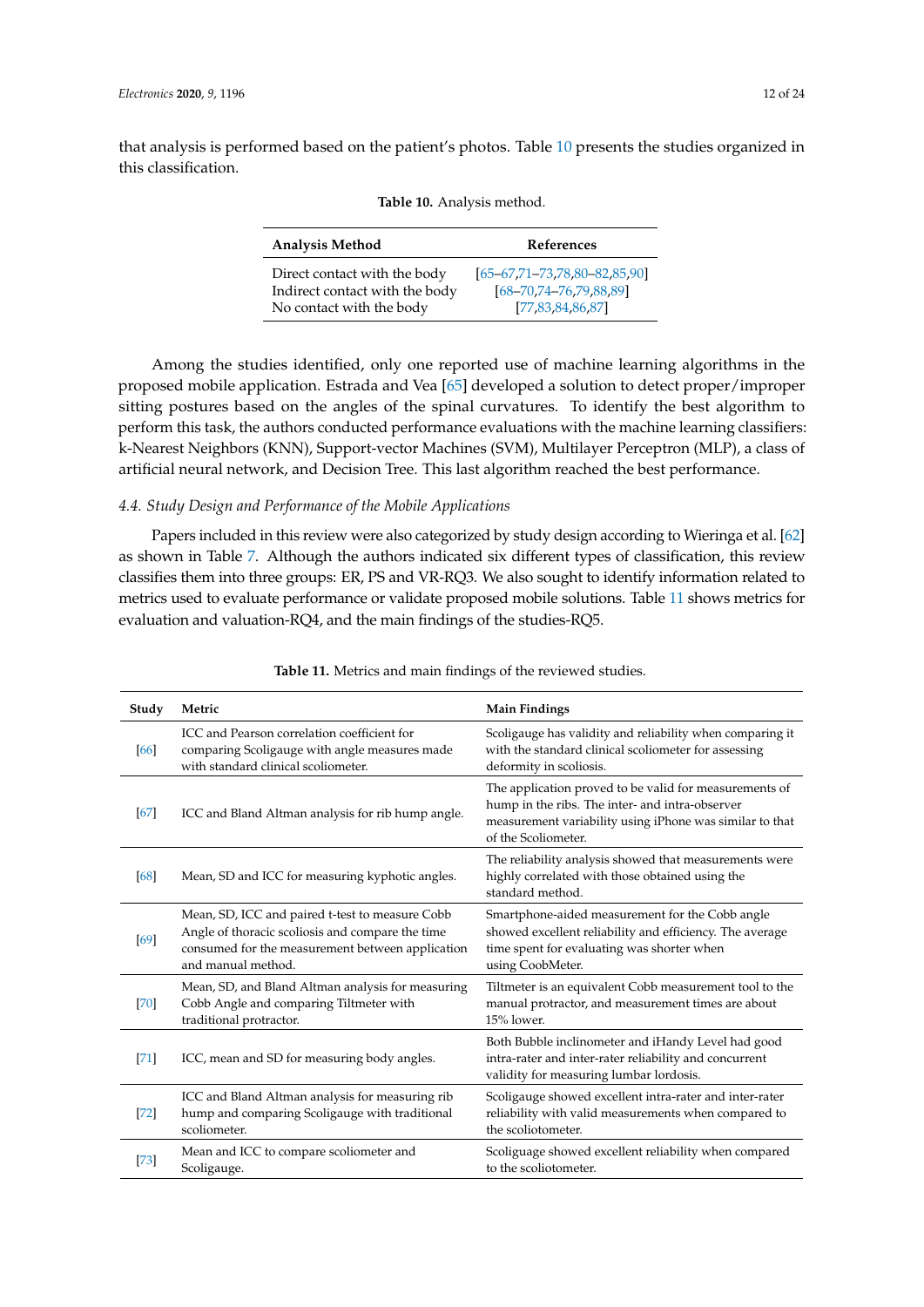| Study  | Metric<br><b>Main Findings</b>                                                                                                                                                                          |                                                                                                                                                                |  |
|--------|---------------------------------------------------------------------------------------------------------------------------------------------------------------------------------------------------------|----------------------------------------------------------------------------------------------------------------------------------------------------------------|--|
| $[74]$ | Mean and SD to compare measurements made by<br>using standard protractor and IGonio.                                                                                                                    | iGonio proved to be reliable and efficient for measuring<br>Cobb angle.                                                                                        |  |
| $[75]$ | Mean, SD, paired t-test and Kappa to compare<br>measurements of scoliosis made by using the manual<br>method and CobbMeter.                                                                             | Authors reported that CobbMeter is reliable,<br>although there was a significant difference between<br>values found with the two methods.                      |  |
| $[76]$ | Mean, SD and Bland Altman analysis to compare<br>measurements of scoliosis performed with Oxford<br>Cobbmeter and digital Cobbmeter+Tiltmeter.                                                          | Integrated Tiltmeter and Cobbmeter consist of a Cobb<br>measurement tool equivalent to the Oxford Cobbmeter.                                                   |  |
| $[77]$ | ICC to assess the reliability of the measurements of<br>body displacement angles.                                                                                                                       | Posture assessment with PostureScreen showed<br>substantial reliability.                                                                                       |  |
| $[65]$ | Accuracy and kappa for assess cervical, thoracic and<br>lumbar angles.                                                                                                                                  | The proposed mobile solution was able to detect proper<br>and improper sitting postures.                                                                       |  |
| $[78]$ | Mean, SD, Repeated measures ANOVAs, ICC, Bland<br>Altman to measure sagittal lumbosacral posture.                                                                                                       | iHandy Level is a reliable and valid tool for measuring<br>lumbosacral standing spinal posture in the sagittal plane.                                          |  |
| $[79]$ | ICC and Kappa to compare measurements made by<br>the Cobbmeter and goniometer along with a<br>dermatograph pencil in the analysis of sagittal<br>alignment of the spine.                                | CobbMeter is a valid and reliable instrument for<br>measuring the angle involved in the sagittal balance of<br>the spine.                                      |  |
| [80]   | Mean, SD, ICC, Mann Whitney and Student's<br>t-distribution to assess and compare measurements<br>of spine curvatures in the saggital plane performed<br>with digital inclinometer and Scoliometer 1.1. | Measures of spinal curvatures with both instruments<br>showed reliable values.                                                                                 |  |
| [81]   | Pearson correlation coefficient, ICC, mean and SD for<br>measuring thoracic spine rotation in the heel-sit<br>position.                                                                                 | Digital Inclinometer and iPhone Clinometer application<br>proved to be reliable for assessing thoracic spine rotation.                                         |  |
| $[82]$ | ICC and mean for measuring lumbar lordosis, pelvic<br>incidence, and pelvic tilt angles and determining the<br>validity of Smartphone Protractor.                                                       | The application proved to be reliable for assessing adult<br>spinal deformity of radiographic parameters.                                                      |  |
| [83]   | Mean and SD for body angles.                                                                                                                                                                            | PostureScreen detected posture variables in the sagittal<br>and coronal planes.                                                                                |  |
| [84]   | Mean, SD and ICC for body angles.                                                                                                                                                                       | PostureScreen proved to be a useful tool for dentists in<br>the early diagnosis of dental occlusion pathology.                                                 |  |
| $[85]$ | Mean, SD, Student's t-distribution, ANOVA and<br>Fisher's exact test for detecting scoliosis in school<br>children.                                                                                     | Scolioscreen showed high sensitivity and specificity,<br>demonstrating to be useful for the early diagnosis<br>of scoliosis.                                   |  |
| $[86]$ | ICC, mean and SD for body angles.                                                                                                                                                                       | PostureScreen showed strong reliability for assessing<br>human posture.                                                                                        |  |
| [90]   | Cohen's kappa and Pearson correlation coefficients<br>for comparing measures performed with Scoligauge<br>and scoliometer.                                                                              | The sensitivity of the smartphone screening was not<br>acceptable for recognizing scoliosis.                                                                   |  |
| $[87]$ | ICC, mean and SD to assess the reliability for<br>measuring body angles in the sagittal and frontal<br>planes.                                                                                          | PostureScreen was able to detect postural measurements,<br>but its use showed significant bias in postural<br>measurements of the frontal and sagittal planes. |  |
| $[88]$ | Mean, SD and ICC for comparing PACS and<br>SagittalMeter Pro for measuring spinopelvic sagittal<br>parameters.                                                                                          | Measurements performed with both methods were<br>equivalent and the time required to obtain measurements<br>was shorter when using SagittalMeter Pro.          |  |
| $[89]$ | ICC, Mann-Whitney test, One-way ANOVA for<br>measuring lumbosacral spine-pelvic sagittal<br>parameters performed by PACS and iPhone.                                                                    | iPhone showed similar accuracy when compared<br>with PACS.                                                                                                     |  |

**Table 11.** *Cont.*

Note: ICC = Intraclass Correlation Coefficient; SD = Standard Deviation; MSE = Mean Squared Error; NMSE = Normalized Mean Squared Error; ANOVA = Analysis of Variance; PACS = Picture Archiving and Communication System.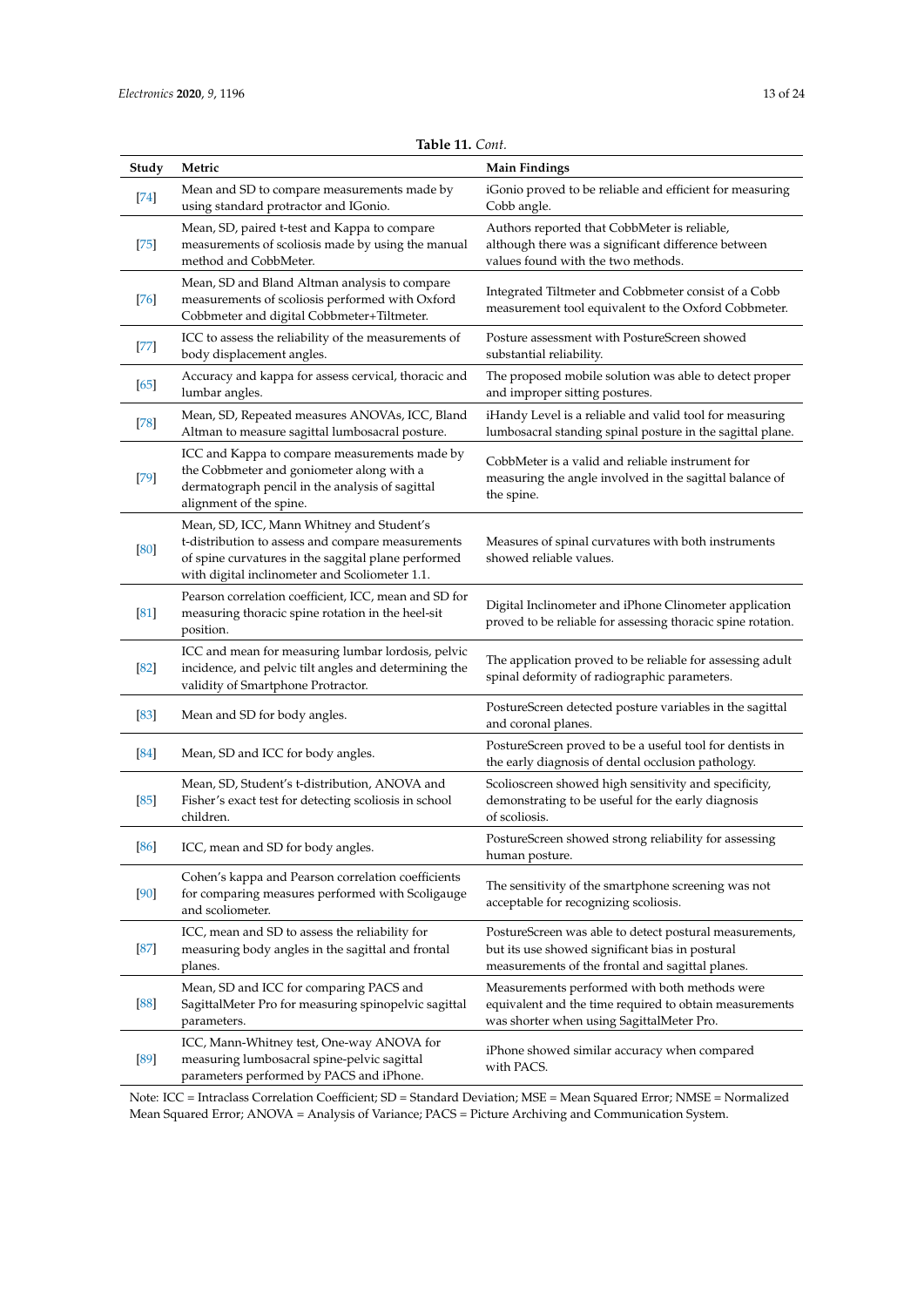Not all studies included in this review made comparisons between the studied/proposed mobile applications and other postural assessment methods. Some of them [\[65,](#page-22-5)[77](#page-22-17)[,83–](#page-23-2)[86\]](#page-23-5) evaluated the ability of mobile applications to measure postural deviations, but without comparisons with other tools or traditional methods used for postural assessment. Analyses, comparative or not with other methods, were based on a varied number of statistical analysis, as indicated in Table [11.](#page-11-1)

In general, mobile applications proved to be reliable and valid for assessing human posture when compared to other postural assessment methods such as Standard Protractor [\[82\]](#page-23-1) and Digital Inclinometer [\[81\]](#page-23-0), but two applications showed inconsistencies in performance. iHandy Level [\[71\]](#page-22-11) was compared with the Bubble Inclinometer and they had slightly different performance results. However, according to the authors [\[71\]](#page-22-11), this result does not indicate a real clinical difference since it may occur due to differences in device handling by assessors. When PostureScreen was compared with Vicon by Hopkins et al. [\[87\]](#page-23-6), their performance results were not similar either. Only 6 of 10 postural measurements were similar to the Motion Capture system (the Vicon system[-https://www.](https://www.vicon.com/what-is-motion-capture) [vicon.com/what-is-motion-capture\)](https://www.vicon.com/what-is-motion-capture), which is based on multi-view triangulation using markers.

Regarding the performance of the mobile applications, it is not possible to state that these solutions improve the performance of human postural assessment, but they proved to be valid for detecting angular changes in the body segments and they have similar performance to manual methods. However, regarding the time required to perform the assessment, some smartphone applications were significantly faster [\[66](#page-22-6)[,69](#page-22-9)[,70](#page-22-10)[,74](#page-22-14)[,76](#page-22-16)[,82](#page-23-1)[,88](#page-23-7)[,89\]](#page-23-8) when compared to traditional methods. For example, Smartphone Protractor [\[82\]](#page-23-1) was significantly faster on average of 107 seconds, when compared with Standard Protractor. Another example is the CobbMeter used by Qiao et al. [\[69\]](#page-22-9) whose the mean time consumed was 13.7 seconds for the smartphone application, whereas it was 37.9 seconds for the Cobb standard measurement method. The time spent for evaluation using CobbMeter was also shorter compared to Oxford Cobbmeter, but in this case, Allam et al. [\[76\]](#page-22-16) pointed that the advantages of Cobbmeter combined with Tiltmeter are the accuracy in determining the most inclined vertebrae and the Cobb angle measurement.

## *4.5. Quality Scoring*

<span id="page-13-1"></span>Regarding the quality assessment, none of the included articles reached the maximum score based on the application of the questions described in Table [6.](#page-6-0) As we can see in Table [12,](#page-13-1) the lowest quality assessment score attributed to studies was 6 (one paper), and the highest one was 10 (three papers). In all studies with score 10, only question 6 (see Supplementary Materials) was not answered satisfactorily.

| Score | References                                   |
|-------|----------------------------------------------|
| 6     | [66]                                         |
|       | [75]                                         |
| 8     | [65,67,69,74,77,84]                          |
| Q     | $[68, 70, 71, 73, 76, 79, 81 - 83, 85 - 90]$ |
| 10    | [72, 78, 80]                                 |

| Table 12. Quality Scores. |  |  |
|---------------------------|--|--|
|---------------------------|--|--|

#### <span id="page-13-0"></span>**5. Discussion**

#### *5.1. Analysis of Results*

Smartphone devices available on the market today are increasingly robust, integrating high computational power (i.e., processing, memory and storage), high resolution cameras, and connectivity with different wireless interfaces. The functional features of these devices have made them popular in several areas, including medicine, which make health assessment and monitoring methods more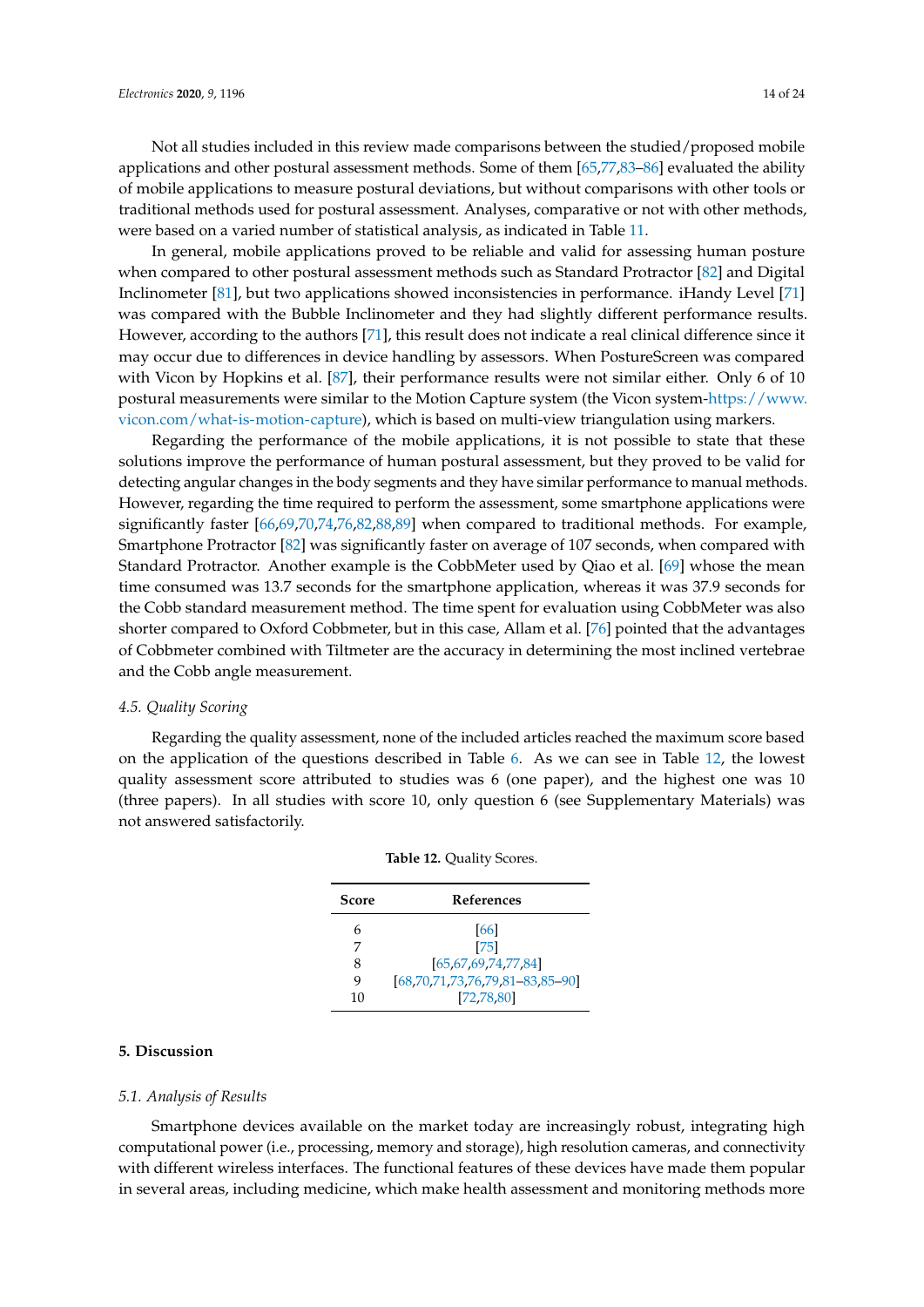agile, easier and cheaper [\[93\]](#page-23-12). These advances have also been used in the field of human postural assessment based on alignment in the sagittal and coronal planes. These applications use techniques that take advantage of the usage of embedded sensors and image analysis. Scoliguage and Cobbmeter were the US applications most studied (5 times for each) and PostureScreen was the most cited IBS application (5 times). All applications demonstrated to be valid for assessing human posture based on the identification of inclination degrees of body segments and spinal curvatures. However, Hopkins et al. [\[87\]](#page-23-6) suggested caution when using PSM because they found differences in postural measurements in sagittal and frontal plane when compared with Vicon system [\[94\]](#page-23-13) in evaluations. This comparison should be prudently evaluated to avoid hasty analysis, since the Vicon system is a software for kinematics and kinetics analyses of subjects made by a set of cameras positioned at different angles, while PSM uses only the smartphone camera. In other words, Vicon may have advantages over the ability to frame and process images when compared to PSM. Despite these technical advantages of Vicon, PSM presented positive results in identifying postural deviations, which shows the potential of IBSs.

Eligible studies for this review were classified in Table [7](#page-7-2) according to their study design [\[62\]](#page-22-2). Results indicate that the mobile applications for postural assessment have been presented as experimental researches and proposals of solutions, but few papers described information regarding implementation aspects. Despite this, studies included in this review used statistical tests to compare smartphone applications and traditional methods. Results indicated that proposed solutions presented reliability for measuring body angles, including the spine. This means that the intra- and inter-rater angular measurements, as well as the obtained measurements, compared to other methods were homogeneous and reproducible. Another point to be highlighted is the shorter evaluation time when using mobile applications. When the assessment time is reduced, patients are exposed to a shorter period and this reduces the possibility of exposure with less clothing and fatigue due to repetition of measurements. This factor is important, mainly because patients usually need to wear short clothes and wait until the professional demarcates all anatomical reference points of the process used in the traditional posture assessment software solutions such as Posture Assessment Software (PAS) [\[52\]](#page-21-12) and DIPA [\[53\]](#page-21-14). Despite this encouraging advantage, results found in this review do not allow us to state that mobile applications are better instruments for postural assessment than traditional methods. However, as the measurements made by applications are valid, they can be used as a method of tracking deviations in the spine and body angles inclinations and, therefore, they can assist professionals in evaluative procedures.

Regarding the year of publication of the articles, it is noticed that most papers (16) were published in the last five years (Figure [4\)](#page-15-0), of which 20 presented US applications and only 6 presented IBSs applications. This data reveals a current trend of health professionals and researchers to seek faster, more practical and more reliable ways of assessing postural deviations. There seems to be a preference for the development and use of sensor-based applications, given the high number of studies involving such mobile applications. However, when analyzing the scientific production found between 2012 and 2020, a recent trend identified is the investigation of IBSs, specially the PSM. Although most previous studies have investigated the use of sensors to develop mobile applications and this is still being investigated in current studies such as that one by Chen et al. [\[90\]](#page-23-9).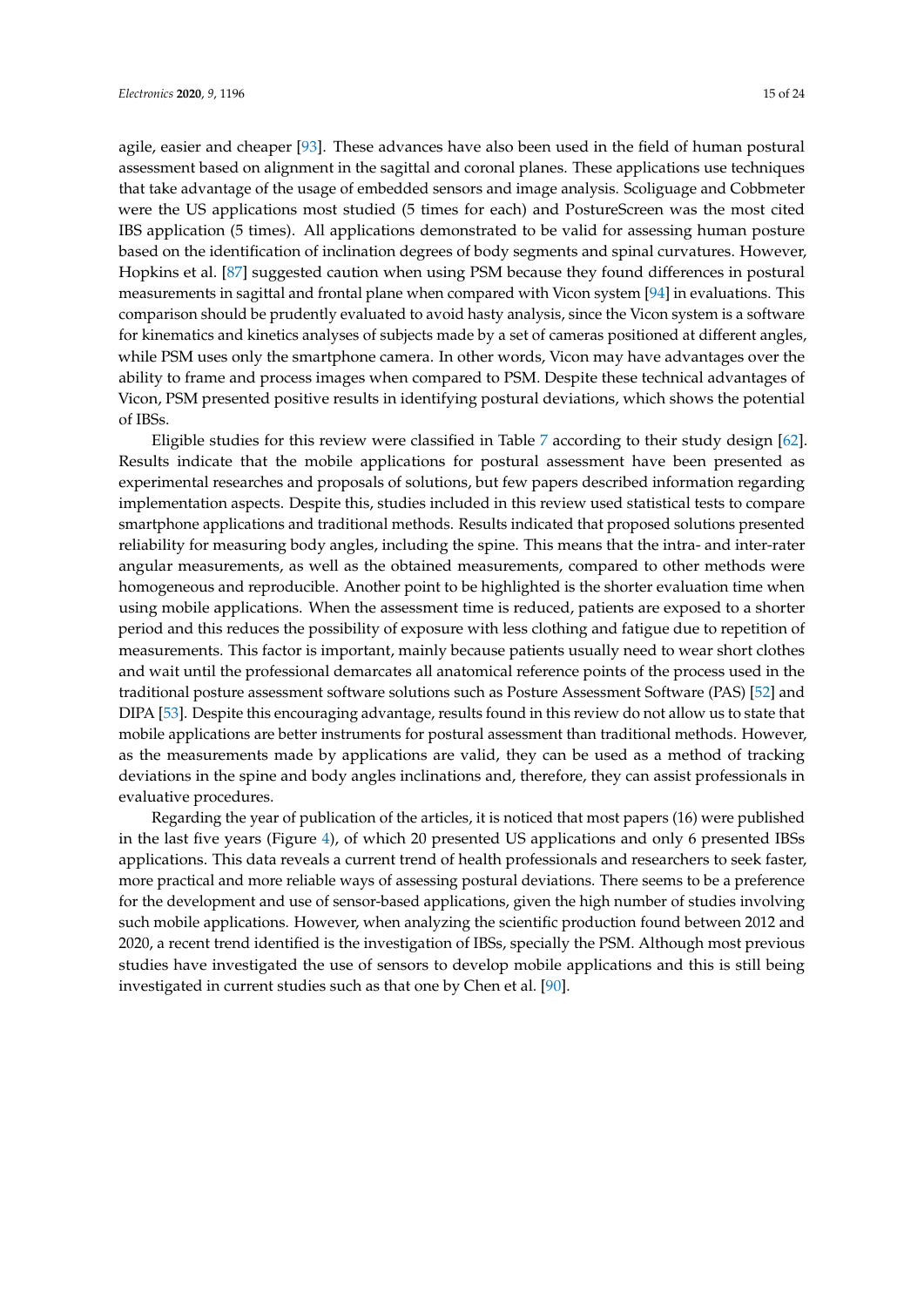<span id="page-15-0"></span>

**Figure 4.** Number of papers by year of publication.

Motion sensors such as an accelerometer and gyroscope are small but highly sensitive devices that integrate smartphones available on the market today. Due to this sensitivity to monitor movement, sensors are widely used in rehabilitation and health monitoring systems, both in clinical and home environments. In this context, they are also widely used to assess and monitor angular displacements of the human body, as identified in this SLR. Despite this advantage, sensor-based applications identified in the studies usually require the placement of the smartphone close to the patient's body or to radiographic images of the spine. The exception was the study by Estrada and Vea [\[65\]](#page-22-5), in which three smartphones were attached to a vest worn by the study participant. In routine situations, direct contact with patients is not a problem, on the contrary it allows the professional to associate manual assessment with mobile applications. However, it is worth noting that in situations such as the outbreak of COVID-19 coronavirus, which requires social distance, methods like these proposed ones do not seem to be the best option. In this sense, applications based on images are more advantageous, given that images can be taken at a certain distance between the patient and the professional. In addition, applications based on photographic images (i.e., not requiring X-rays) minimize the patient's exposure to radiation.

It is worth noting that most of the studies that used US applications were applied to radiographic analysis. Although these applications speed up the assessment process, we understand that they offer advantages to the professionals who use them, but it is not possible to identify a direct advantage to the patients since they still need to undergo X-ray diagnosis. That is, they continue to be exposed to the radiation emitted during that examination. In this sense, the use of mobile applications in which smartphones are positioned directly on patients' back seems to be advantageous in eliminating or reducing the need for exposure to X-rays.

As we can see in Table [10,](#page-11-0) applications are used on mobile devices directly, indirectly or without contact with the patient's body. In this context, it is necessary to clarify that in cases of direct contact, the handling and interpretation of results by health professionals are clearly required. On the other hand, even in applications used with indirect contact or without contact with the patient's body, it is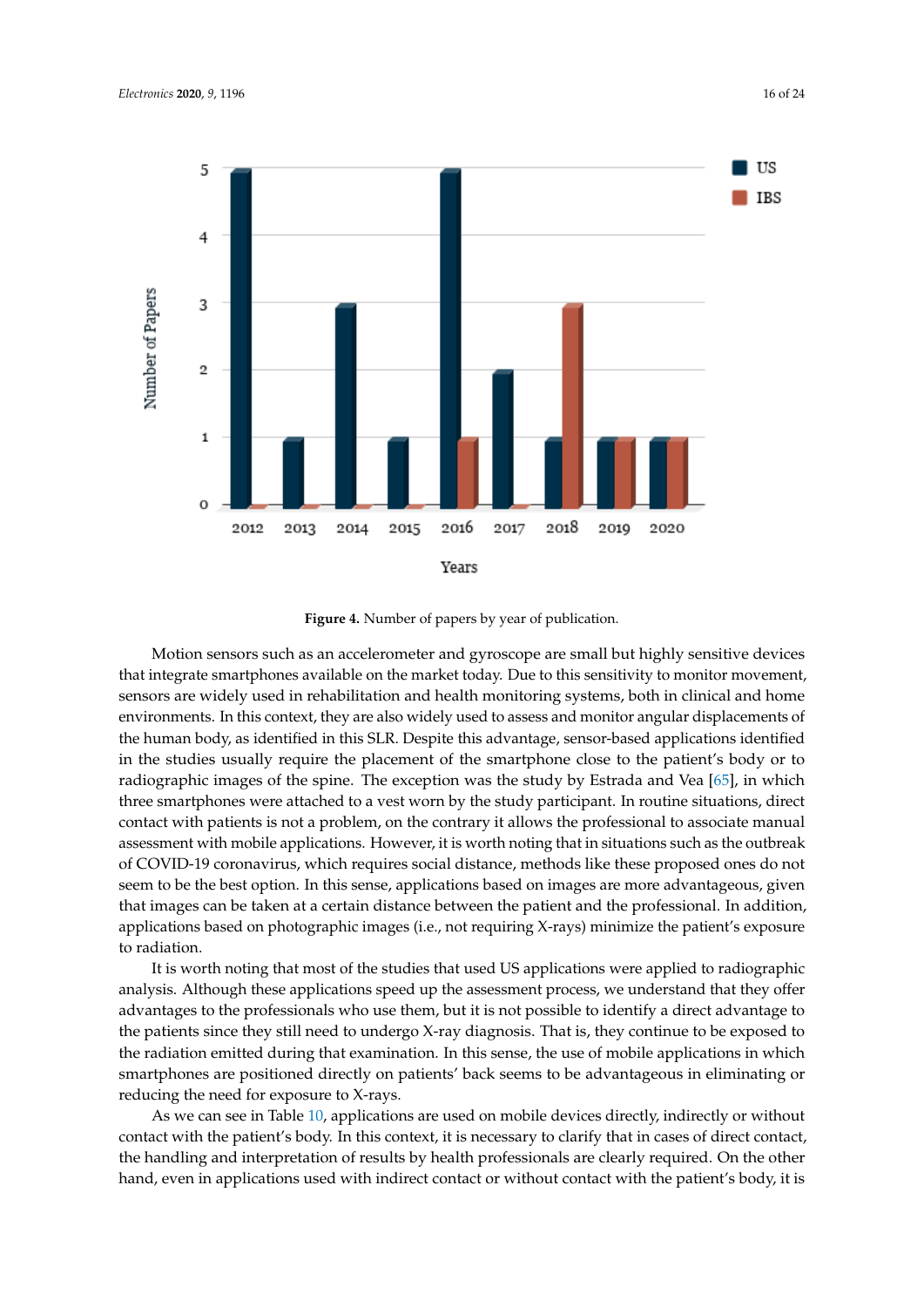still necessary for the data to be analyzed by health professionals. We understand that results from IBSs should also be analyzed by a qualified professional. Therefore, we believe that photos can be taken at home by a member of the patient's family using a IBS but the analysis and interpretation of the results require technical knowledge that only professionals such as doctors and physiotherapists have. Experiments of the studies reviewed did not include tests of this nature and, therefore, we cannot confirm that mobile applications are valid for remote assessments.

The reviewed articles have obtained between 6 to 10 points in the quality scoring and, despite the fact that these studies showed a few pieces of technical information about mobile applications, they maintained a methodological organization rigorous enough to achieve scores greater than or equal to 6 points Table [12.](#page-13-1) Therefore, results show that none of the papers had a quality lower than 50% and most of them had a score equal or superior to 8 points, which reveals that the studies included in this review were able to meet the quality criteria adapted by Dybå and Dingsøyr [\[60](#page-22-0)[,61\]](#page-22-1).

## *5.2. Open Issues and Implications for Further Investigation*

A variety of mobile applications for human postural assessment are available from application stores but few of them have been studied in the scientific literature. Therefore, those applications require to be scientifically validated and evaluated which could show their effectiveness. Even those mobile solutions found in this review did not provide detailed technical information about the used development techniques and implementation aspects. This prevents us from exhaustively detailing the technical characteristics of the mobile applications. Therefore, this is an open field for further investigation. Future studies involving proposals of solutions require to provide more technical information of the development process of mobile solutions to broaden knowledge about them. This would be interesting to awaken new ideas and minimize limitations regarding the effectiveness and usability of systems, which could expand the use to professionals from various areas.

When comparing US solutions with IBS applications, we can highlight the advantage that the first ones have, since they not only evaluate but also enable the monitoring of human posture and send feedback in real-time by alerting users to modify their posture, although this has not been emphasized, not even in the study of Estrada and Vea [\[65\]](#page-22-5). In this context, it seems to be feasible that the development of new solutions include electronic wearable devices that enable mobile applications to be used not only as an assessment tool, but also as a biofeedback system for the user. This can make it possible to constantly monitor and correct the postures adopted daily, thereby reducing the risk of injuries. Furthermore, a monitoring system can provide the health professional with additional information about the biomechanical and functional behavior of the patient's body, which may influence the patient's response to treatment.

Although new features may be added to mobile applications, US applications already enable the evaluation of spinal inclination angles regardless of whether they are structural anatomical variations, while IBSs provide data related to angles of spinal curves caused by anatomical misalignment of the spine such as hyperlordosis, hyperkyphosis and scoliosis, or body inclinations not associated with these pathological curvatures. Another important advantage of US applications is that they allow for the assessment of the Cobb angle, a method considered gold standard for the assessment and quantification of scoliosis. However, it is worth mentioning that this assessment is based on the radiography analysis, that is, exposure to radiation during the imaging exam is required.

According to the analysis of results, US solutions provide useful information for assessing human posture, but IBSs supply additional information such as the calculation of sizes of the body segments (e.g., leg, arm, forearm) based on the distance between anatomical reference points (e.g., iliac crest, patella, malleoli, elbow, shoulder, ear lobe). Despite this advantage, identification of anatomical points, which are the basis for correct postural evaluations, does not occur automatically. Such automation would make the evaluation process less susceptible to bias and human errors. It would also reduce the time spent for defining anatomical points in pictures compared to doing this activity manually as it occurs in software solutions such as PAS [\[52\]](#page-21-12) and DIPA [\[53\]](#page-21-14), in which manual identification of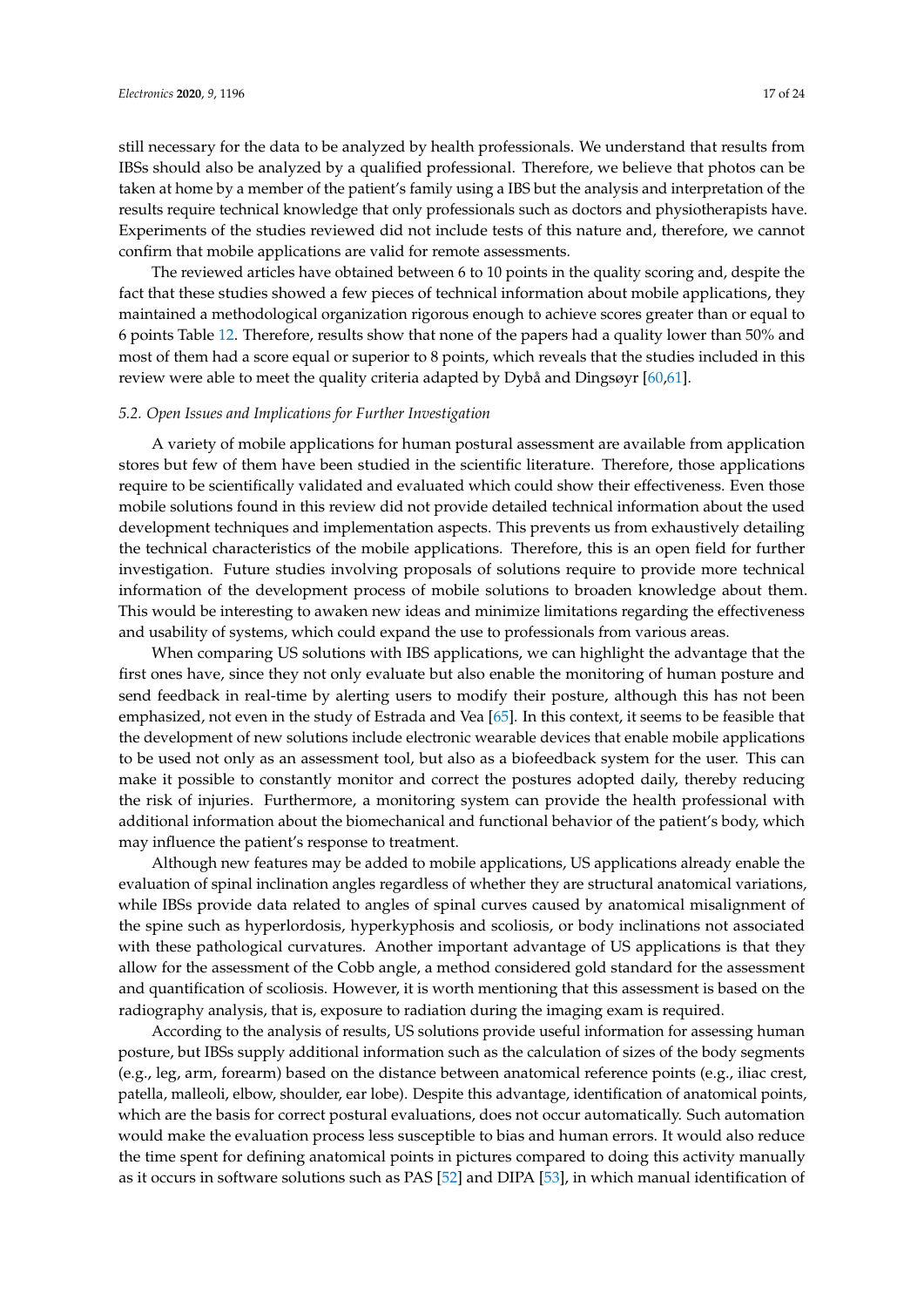anatomical reference points is performed with the use of reflexive markers, providing agility during the evaluation process [\[66](#page-22-6)[,69](#page-22-9)[,70](#page-22-10)[,74](#page-22-14)[,76](#page-22-16)[,82](#page-23-1)[,88](#page-23-7)[,89\]](#page-23-8). This automation would reduce the need to perform palpation frequently and hence, reduce the chance of the patient complaining of discomfort related to the manual touch performed repeatedly. In this sense, a first initiative is the PhysioCode Posture [\(https://play.google.com/store/apps/details?id=com.smove.posture&hl=en\)](https://play.google.com/store/apps/details?id=com.smove.posture&hl=en), a market solution that offers the feature for automatically detecting anatomical points.

In addition, the picture capture process of identified IBSs is also performed manually. So, a helpful feature would be the automatic picture taking when both the patient and smartphone are positioned correctly. Another desirable feature would be to combine sensor technologies with image analysis techniques, making it possible to simultaneously identify both angles, inclination and rotation based on the angular displacement of the body as well as the calculation of angles of the spine curves.

None of the articles included in this review presented applications used in association with smart bands or smartwatches, although these wearable devices are used frequently and popularly to monitor health status. Future solutions could take advantage of popular devices that already have embedded sensors such as gyroscope and accelerometer to identify postural deviations.

Although US applications allow us to assess the Cobb angle, which is considered the gold standard for measuring and classifying spine deviations, it is still necessary to do so by analyzing spine X-rays. This indicates that although the mobile applications identified in this review are reliable for assessing human posture, other advances can still be implemented. New applications may follow the development trend based on the use of sensors and image analysis and processing, but being enriched with machine/deep learning models to improve the accuracy of the measurements [\[95\]](#page-23-14). This may help optimizing the time of the assessor in capturing important information, as well as it can facilitate the monitoring of the treatment progress more quickly and easily by both professionals and patients. Moreover, to make the procedure of human postural assessment even more realistic, as well as easier and more accurate to see the anatomical points, vertebral curves and their angles, future solutions could be developed to use augmented reality technologies to draw the patient's body skeleton by interconnecting elements from the real to the virtual world. This would help patients to understand their postural misalignment.

# *5.3. Limitations*

There are some limitations inherent in this study. The first limitation of this review includes the English language restriction. Scientific studies developed and published in different languages from English have not been screened and included in this review. Second, the search for articles was conducted only on six well-known digital libraries. An additional search for articles can be performed to include other databases. Finally, we analyzed only published articles and the methods proposed in them. Therefore, our findings are constrained by what is being reported in the published literature.

# <span id="page-17-0"></span>**6. Conclusions**

Researches on the technological development field for postural assessment are not so recent but image-based applications have advanced in the last few years. Identified studies have revealed that mobile systems applied for postural evaluation especially based on column alignment can provide valid information that helps identifying the main postural deviations. Furthermore, it was possible to identify current trends for the development of new mobile applications with growing popularity of smartphones. However, we cannot ignore that despite the fact that mobile solutions provide resources of interest for postural assessment, there are limitations to overcome, such as the manual marking of anatomical reference points and calculating the Cobb angle for scoliosis classification, which is still performed based on the analysis of radiographic images. In this case, although sensor-based solutions provide faster analysis than manual analysis, the patient is still subjected to radiation and this limits the repeatability of the test in clinical practice during reassessments. When overcoming this limitation, the professionals will be able to easily use the Cobb angle (i.e., the gold standard) in patient monitoring.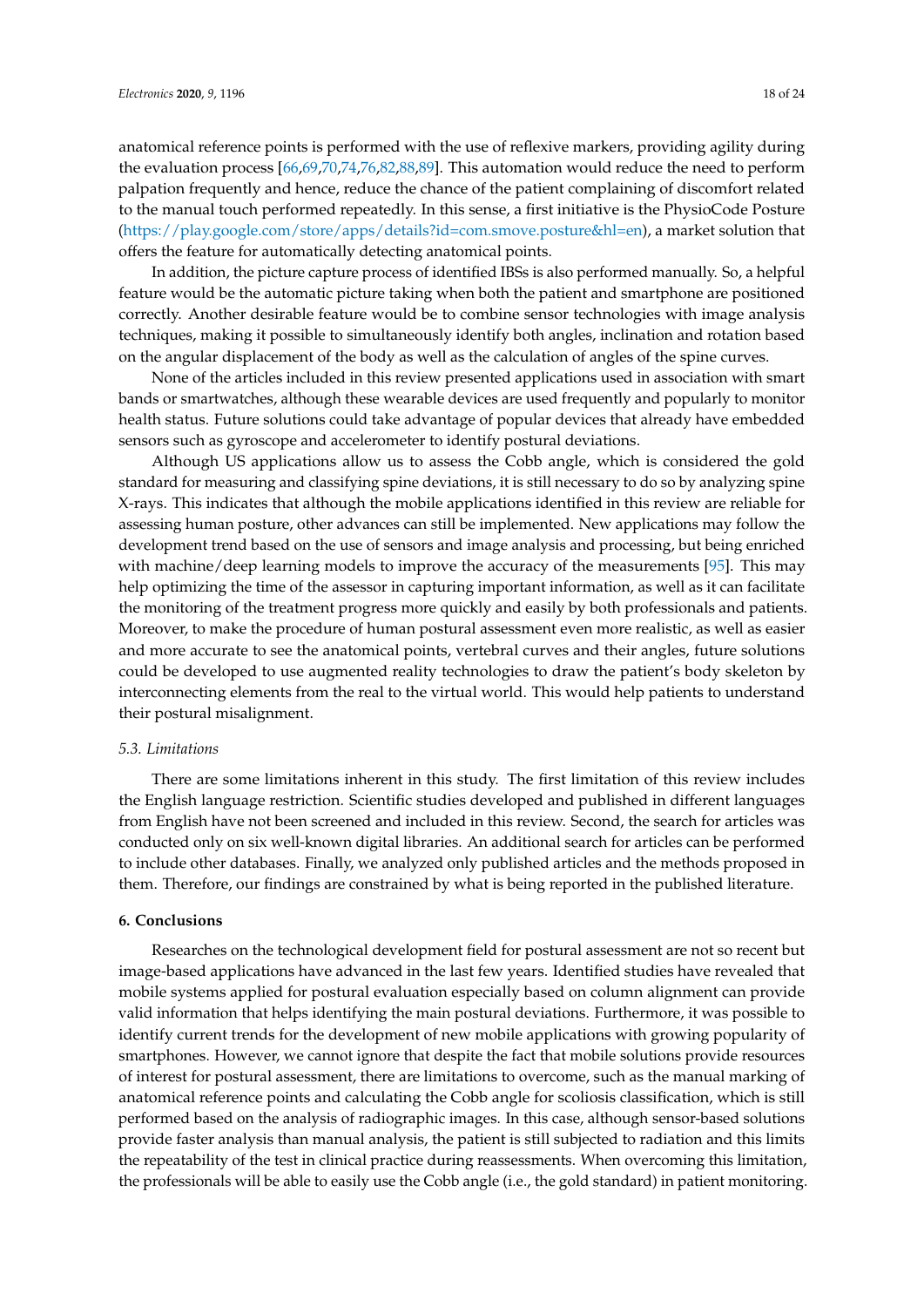In addition, IBSs are useful in pandemic times such as the outbreak of COVID-19 coronavirus, since the assessment can be performed at a distance (about 3 meters) from the patient, ensuring physical distance to minimize the chance of contamination by the virus. On one hand, we cannot state that mobile applications may be used remotely, since a health professional is required to assess the patient and interpret results. On the other hand, even if the health professional and the patient are located at the same physical environment, they will be separated by a safe distance without the need for direct physical contact and, therefore, some IBSs are able to perform posture assessments with validated methods and possible reduced contamination risks. Further studies are required to demonstrate this.

**Supplementary Materials:** The following are available at [http://www.mdpi.com/2079-9292/9/8/1196/s1.](http://www.mdpi.com/2079-9292/9/8/1196/s1)

**Author Contributions:** Conceptualization, R.M. and A.T.; methodology, R.M., A.T and R.F.; formal analysis, R.M., A.T and R.F; data curation, R.M, R.B. and T.C.S.; writing—original draft preparation, R.M. and A.T; writing—review and editing, A.T., R.G.-F., F.J.S., N.G. and S.T.; visualization, R.B., R.G.-F., L.R. and V.H.B.; supervision, A.T and S.T.; project administration, S.T. All authors have read and agreed to the published version of the manuscript.

**Funding:** This study was financed in part by the Coordenação de Aperfeiçoamento de Pessoal de Nível Superior-Brasil (CAPES)-Finance Code 001.

**Acknowledgments:** State of Piauí Research Funding Agency (FAPEPI) and Brazilian National Council for Scientific and Technological Development (CNPq) supported this study.

**Conflicts of Interest:** The authors declare no conflict of interest.

# **Abbreviations**

The following abbreviations are used in this manuscript:

| AIS             | Adolescent Idiopathic Scoliosis                                    |
|-----------------|--------------------------------------------------------------------|
| <b>DATs</b>     | Digital Assessment Tools                                           |
| <b>DIPA</b>     | Digital Image-Based Postural Assessment Software                   |
| ER              | <b>Evaluation Research</b>                                         |
| IBS.            | Image-Based Solution                                               |
| ICC             | Intra-Class Correlation Coefficient                                |
| kNN             | k-Nearest Neighbors                                                |
| LL.             | Lumbar Lordosis                                                    |
| L1              | First lumbar vertebra                                              |
| <b>MATs</b>     | Manual Assessment Tools                                            |
| <b>MeSH</b>     | <b>Medical Subject Headings</b>                                    |
| mHealth         | Mobile Health                                                      |
| <b>MLP</b>      | Multilayer Perceptron                                              |
| <b>MSE</b>      | Mean Squared Error                                                 |
| <b>NMSE</b>     | Normalized Mean Squared Error                                      |
| PACS            | Picture Archiving and Communication System                         |
| PI              | Pelvic Incidence                                                   |
| PRISMA          | Preferred Reporting Items for Systematic Reviews and Meta-Analyses |
| <b>PSM</b>      | PostureScreen Mobile                                               |
| PS              | Proposal of Solution                                               |
| PT              | Pelvic Tilt                                                        |
| QQs             | <b>Quality Questions</b>                                           |
| RQ              | <b>Research Questions</b>                                          |
| SD <sub>1</sub> | <b>Standard Deviation</b>                                          |
| <b>PAS</b>      | <b>Posture Assessment Software</b>                                 |
| SATs            | Software-Aided Assessment Tools                                    |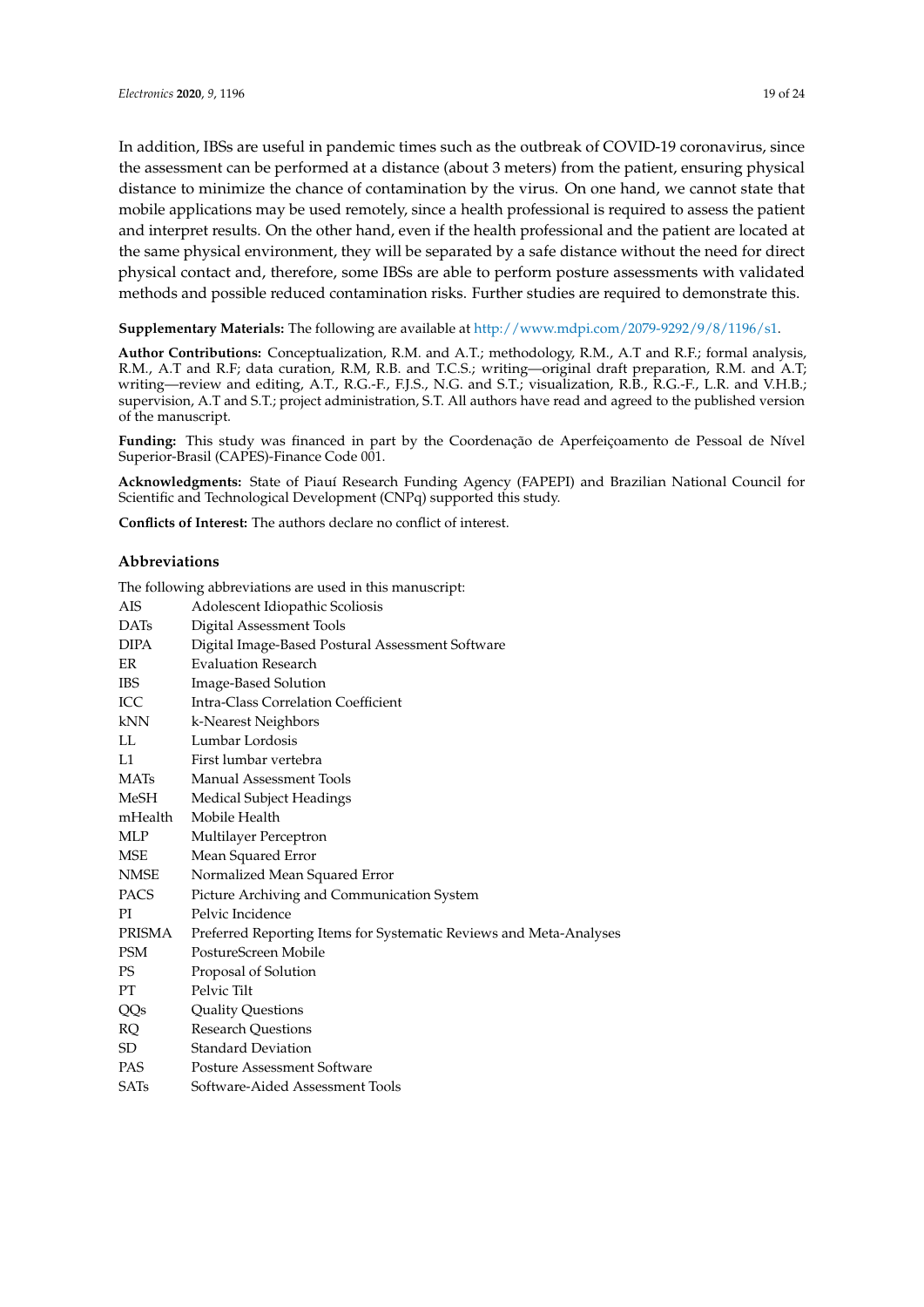- SLRs Systematic Literature Reviews
- SLR Systematic Literature Review
- SS Sacral Slope
- SVM Support-Vector Machines
- S1 First sacral vertebra
- US Use of Sensors
- VR Validation Research

# **References**

- <span id="page-19-0"></span>1. Saponara, S.; Donati, M.; Fanucci, L.; Celli, A. An Embedded Sensing and Communication Platform, and a Healthcare Model for Remote Monitoring of Chronic Diseases. *Electronics* **2016**, *5*, 47. doi:10.3390/ electronics5030047.
- <span id="page-19-1"></span>2. Källander, K.; Tibenderana, J.K.; Akpogheneta, O.J.; Strachan, D.L.; Hill, Z.; ten Asbroek, A.H.A.; Conteh, L.; Kirkwood, B.R.; Meek, S.R. Mobile Health (mHealth) Approaches and Lessons for Increased Performance and Retention of Community Health Workers in Low- and Middle-Income Countries: A Review. *J. Med. Internet Res.* **2013**, *15*, e17. doi[:10.2196/jmir.2130.](https://doi.org/10.2196/jmir.2130)
- <span id="page-19-2"></span>3. Claus, A.P.; Hides, J.A.; Moseley, G.L.; Hodges, P.W. Is 'ideal' sitting posture real?: Measurement of spinal curves in four sitting postures. *Man. Ther.* **2009**, *14*, 404–408. doi[:10.1016/j.math.2008.06.001.](https://doi.org/10.1016/j.math.2008.06.001)
- <span id="page-19-3"></span>4. Hazar, Z.; Karabicak, G.O.; Tiftikci, U. Reliability of photographic posture analysis of adolescents. *J. Phys. Ther. Sci.* **2015**, *27*, 3123–3126. doi[:10.1589/jpts.27.3123.](https://doi.org/10.1589/jpts.27.3123)
- <span id="page-19-4"></span>5. Jiang, H.; Yang, F.; Lin, T.; Shao, W.; Meng, Y.; Ma, J.; Wang, C.; Gao, R.; Zhou, X. Asymmetric expression of H19 and ADIPOQ in concave/convex paravertebral muscles is associated with severe adolescent idiopathic scoliosis. *Mol. Med.* **2018**, *24*, 48. doi[:10.1186/s10020-018-0049-y.](https://doi.org/10.1186/s10020-018-0049-y)
- <span id="page-19-5"></span>6. Yau, M.S.; Demissie, S.; Zhou, Y.; Anderson, D.E.; Lorbergs, A.L.; Kiel, D.P.; Allaire, B.T.; Yang, L.; Cupples, L.A.; Travison, T.G.; Bouxsein, M.L.; Karasik, D.; Samelson, E.J. Heritability of Thoracic Spine Curvature and Genetic Correlations With Other Spine Traits: The Framingham Study. *J. Bone Miner. Res.* **2016**, *31*, 2077–2084. doi[:10.1002/jbmr.2925.](https://doi.org/10.1002/jbmr.2925)
- <span id="page-19-6"></span>7. Singla, D.; Veqar, Z. Methods of Postural Assessment Used for Sports Persons. *J. Clin. Diagn. Res.* **2014**, *8*, LE01–LE04. doi[:10.7860/JCDR/2014/6836.4266.](https://doi.org/10.7860/JCDR/2014/6836.4266)
- <span id="page-19-7"></span>8. Fok, K.L.; Lee, J.; Vette, A.H.; Masani, K. Kinematic error magnitude in the single-mass inverted pendulum model of human standing posture. *Gait Posture* **2018**, *63*, 23–26. doi[:10.1016/j.gaitpost.2018.04.021.](https://doi.org/10.1016/j.gaitpost.2018.04.021)
- <span id="page-19-8"></span>9. Rosario, J. Photographic analysis of human posture: A literature review. *J. Bodyw. Mov. Ther.* **2014**, *18*, 56–61. doi[:10.1016/j.jbmt.2013.05.008.](https://doi.org/10.1016/j.jbmt.2013.05.008)
- <span id="page-19-9"></span>10. Krawczky, B.; Pacheco, A.G.; Mainenti, M.R. A Systematic Review of the Angular Values Obtained by Computerized Photogrammetry in Sagittal Plane: A Proposal for Reference Values. *J. Manip. Physiol. Ther.* **2014**, *37*, 269–275. doi[:10.1016/j.jmpt.2014.01.002.](https://doi.org/10.1016/j.jmpt.2014.01.002)
- <span id="page-19-15"></span>11. Furlanetto, T.S.; Sedrez, J.A.; Candotti, C.T.; Loss, J.F. Photogrammetry as a tool for the postural evaluation of the spine: A systematic review. *World J. Orthop.* **2016**, *7*, 136–48. doi[:10.5312/wjo.v7.i2.136.](https://doi.org/10.5312/wjo.v7.i2.136)
- <span id="page-19-10"></span>12. Singla, D.; Veqar, Z.; Hussain, M.E. Photogrammetric Assessment of Upper Body Posture Using Postural Angles: A Literature Review. *J. Chiropr. Med.* **2017**, *16*, 131–138. doi[:10.1016/j.jcm.2017.01.005.](https://doi.org/10.1016/j.jcm.2017.01.005)
- <span id="page-19-11"></span>13. Cohen, L.; Kobayashi, S.; Simic, M.; Dennis, S.; Refshauge, K.; Pappas, E. Non-radiographic methods of measuring global sagittal balance: A systematic review. *Scoliosis Spinal Disord.* **2017**, *12*, 30. doi:10.1186/ s13013-017-0135-x.
- <span id="page-19-12"></span>14. Porto De Freitas Camelo, E.M.; Matias Uchôa, D.; Santos Júnior, F.; Brasileiro de Vasconcelos, T.; Macena, R. Use of softwares for posture assessment: Itegrative review. *COluna Columna* **2015**, *14*, 230. doi[:10.1590/S1808-185120151403139932.](https://doi.org/10.1590/S1808-185120151403139932)
- <span id="page-19-13"></span>15. Aroeira, R.M.C.; de Las Casas, E.B.; Pertence, A.E.M.; Greco, M.; Tavares, J.M.R.S. Non-invasive methods of computer vision in the posture evaluation of adolescent idiopathic scoliosis. *J. Bodyw. Mov. Ther.* **2016**, *20*, 832–843. doi[:10.1016/j.jbmt.2016.02.004.](https://doi.org/10.1016/j.jbmt.2016.02.004)
- <span id="page-19-14"></span>16. Prowse, A.; Pope, R.; Gerdhem, P.; Abbott, A. Reliability and validity of inexpensive and easily administered anthropometric clinical evaluation methods of postural asymmetry measurement in adolescent idiopathic scoliosis: a systematic review. *Eur. Spine J.* **2016**, *25*, 450–466. doi[:10.1007/s00586-015-3961-7.](https://doi.org/10.1007/s00586-015-3961-7)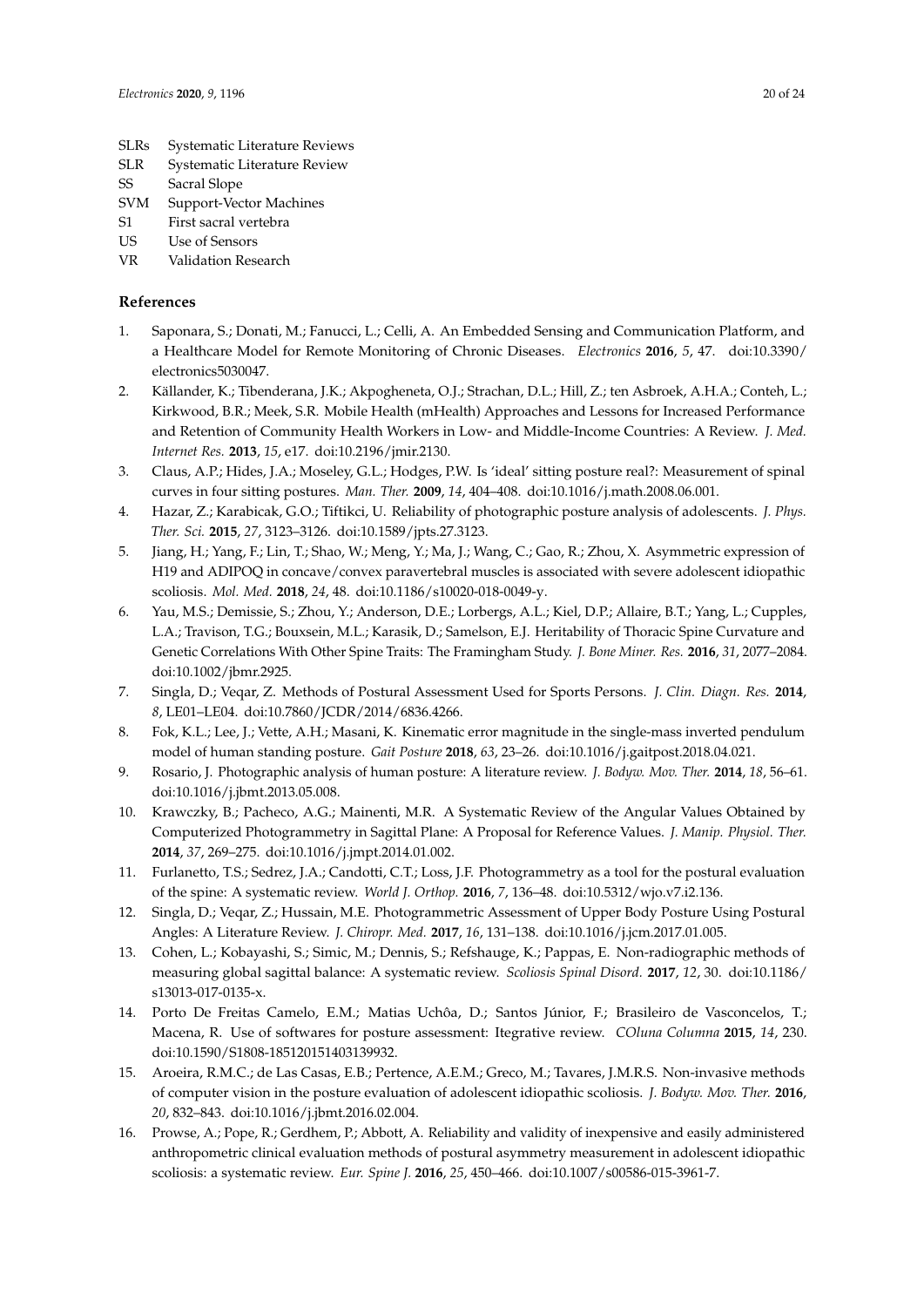- <span id="page-20-0"></span>17. Naziri, Q.; Detolla, J.; Hayes, W.; Burekhovich, S.; Merola, A.; Akamnanu, C.; Paulino, C. A Systematic Review of All Smart Phone Applications Specifically Aimed for Use as a Scoliosis Screening Tool. *J. Long-Term Eff. Med. Implant.* **2018**, *28*, 25–30. doi[:10.1615/JLongTermEffMedImplants.2017020737.](https://doi.org/10.1615/JLongTermEffMedImplants.2017020737)
- <span id="page-20-1"></span>18. Fon, G.T.; Pitt, M.J.; Thies, A.C. Thoracic kyphosis: range in normal subjects. *Am. J. Roentgenol.* **1980**, *134 5*, 979–83. doi[:10.2214/ajr.134.5.979.](https://doi.org/10.2214/ajr.134.5.979)
- <span id="page-20-2"></span>19. Batista Junior, J.L.; Batista, P.R.d.; Barbosa, D.M.; Machado, I.C.; Rezende, R. Evaluation of cervical behavior in patients with scoliosis Lenke who underwent surgery. *Coluna Columna* **2011**, *10*, 231–233. doi[:10.1590/S1808-18512011000300013.](https://doi.org/10.1590/S1808-18512011000300013)
- <span id="page-20-3"></span>20. Harrison, D.; Janik, T.; Troyanovich, S.; Harrison, D.; Colloca, C. Evaluation of the assumptions used to derive an ideal normal cervical spine model. *J. Manip. Physiol. Ther.* **1997**, *20*, 246–56.
- <span id="page-20-4"></span>21. Been, E.; Gómez-Olivencia, A.; Shefi, S.; Soudack, M.; Bastir, M.; Barash, A. Evolution of Spinopelvic Alignment in Hominins. *Anat. Rec.* **2017**, *300*, 900–911. doi[:10.1002/ar.23559.](https://doi.org/10.1002/ar.23559.)
- <span id="page-20-5"></span>22. Mrozkowiak, M.; Walicka-Cupryś, K.; Magoń, G. Comparison of Spinal Curvatures in the Sagittal Plane, as Well as Body Height and Mass in Polish Children and Adolescents Examined in the Late 1950s and in the Early 2000s. *Med. Sci. Monit.* **2018**, *24*, 4489–4500. doi[:10.12659/MSM.907134.](https://doi.org/10.12659/MSM.907134)
- <span id="page-20-6"></span>23. Fedorak, C.; Ashworth, N.L.; Marshall, J.C.; Paull, H. Reliability of the visual assessment of cervical and lumbar lordosis: how good are we? *Spine* **2003**, *28 16*, 1857–1859. doi[:10.1097/01.BRS.0000083281.48923.BD.](https://doi.org/10.1097/01.BRS.0000083281.48923.BD)
- <span id="page-20-7"></span>24. Shirazi, S.A.; Haghighi, F.M.; Alavi, S.M.; Nezhad, F.F.; Emami, F. Is application of Kinesio tape to treat hyperlordosis more effective on abdominal muscles or hamstrings? *J. Res. Med. Sci.* **2018**, *23*, 9. doi[:10.4103/jrms.JRMS\\_1026\\_16.](https://doi.org/10.4103/jrms.JRMS_1026_16)
- <span id="page-20-8"></span>25. Katzman, W.B.; Wanek, L.; Shepherd, J.A.; Sellmeyer, D.E. Age-Related Hyperkyphosis: Its Causes, Consequences, and Management. *J. Orthop. Sport. Phys. Ther.* **2010**, *40*, 352–360. doi[:10.2519/jospt.2010.3099.](https://doi.org/10.2519/jospt.2010.3099.)
- <span id="page-20-9"></span>26. Reamy, B.; Slakey, J. Adolescent idiopathic scoliosis: Review and current concepts. *Am. Fam. Physician* **2001**, *64*, 111–6.
- <span id="page-20-10"></span>27. Naghman, C.M.; Zafar, A.; Rajat, V. Adolescent Idiopathic Scoliosis. *Open Orthop. J.* **2016**, *10*, 143–54. doi[:10.2174/1874325001610010143.](https://doi.org/10.2174/1874325001610010143)
- <span id="page-20-11"></span>28. Tunnell, P.W. Protocol for visual assessment: Postural evaluation of the muscular system through visual inspection. *J. Bodyw. Mov. Ther.* **1996**, *1*, 21–27. doi[:10.1016/S1360-8592\(96\)80011-8.](https://doi.org/10.1016/S1360-8592(96)80011-8)
- <span id="page-20-12"></span>29. Watson, A.W.; Donncha, C.M. A reliable technique for the assessment of posture: assessment criteria for aspect of posture. *J. Sport. Med. Phys. Fit.* **2000**, *40 3*, 260–70.
- <span id="page-20-13"></span>30. Radaš, J.; Trošt Bobi´c, T. Posture in top-level Croatian rhythmic gym nasts and non-trainees. *Kinesiology* **2011**, *43*, 64–73.
- <span id="page-20-14"></span>31. Sedrez, J.; Candotti, C.; Furlanetto, T.; Loss, J. Non-invasive postural assessment of the spine in the sagittal plane: A systematic review. *Motricidade* **2016**, *12*, 140. doi[:10.6063/motricidade.6470.](https://doi.org/10.6063/motricidade.6470)
- <span id="page-20-15"></span>32. Cobb, J.R.; Cobb.; Cobb, J.; Cobb, J.L. Outline for the study of scoliosis. *Instr. Course Lect.* **1948**, *5*, 261–275.
- <span id="page-20-16"></span>33. Bonanni, P.G. Contour and Angle-Function Based Scoliosis Monitoring: Relaxing the Requirement on Image Quality in the Measurement of Spinal Curvature. *Int. J. Spine Surg.* **2017**, *11*. doi[:10.14444/4022.](https://doi.org/10.14444/4022)
- <span id="page-20-17"></span>34. Barrett, E.; McCreesh, K.; Lewis, J. Reliability and validity of non-radiographic methods of thoracic kyphosis measurement: A systematic review. *Man. Ther.* **2014**, *19*, 10–17. doi[:10.1016/j.math.2013.09.003.](https://doi.org/10.1016/j.math.2013.09.003)
- <span id="page-20-18"></span>35. Chaise, F.O.; Candotti, C.T.; Torre, M.L.; Furlanetto, T.S.; Pelinson, P.P.T.; Loss, J.F. Validation, repeatability and reproducibility of a noninvasive instrument for measuring thoracic and lumbar curvature of the spine in the sagittal plane. *Braz. J. Phys. Ther.* **2011**, *15*, 511–517. doi[:10.1590/s1413-35552011005000031.](https://doi.org/10.1590/s1413-35552011005000031)
- <span id="page-20-19"></span>36. Greendale, G.A.; Nili, N.S.; Huang, M.H.; Seeger, L.; Karlamangla, A.S. The reliability and validity of three non-radiological measures of thoracic kyphosis and their relations to the standing radiological Cobb angle. *Osteoporos. Int.* **2011**, *22*, 1897–1905. doi[:10.1007/s00198-010-1422-z.](https://doi.org/10.1007/s00198-010-1422-z)
- <span id="page-20-20"></span>37. Korovessis, P.; Petsinis, G.; Papazisis, Z.; Baikousis, A. Prediction of Thoracic Kyphosis Using the Debrunner Kyphometer. *J. Spinal Disord.* **2001**, *14*, 67–72. doi[:10.1097/00002517-200102000-00010.](https://doi.org/10.1097/00002517-200102000-00010)
- <span id="page-20-21"></span>38. Lewis, J.S.; Valentine, R.E. Clinical measurement of the thoracic kyphosis. A study of the intra-rater reliability in subjects with and without shoulder pain. *BMC Musculoskelet. Disord.* **2010**, *11*. doi:10.1186/1471-2474-11-39.
- <span id="page-20-22"></span>39. Gravina, A.; Ferraro, C.; Frizziero, A.; Ferraro, M.; Masiero, S. Goniometer evaluation of thoracic kyphosis and lumbar lordosis in subjects during growth age: A validity study. *Stud. Health Technol. Inform.* **2012**, *176*, 247–51. doi[:10.3233/978-1-61499-067-3-247.](https://doi.org/10.3233/978-1-61499-067-3-247)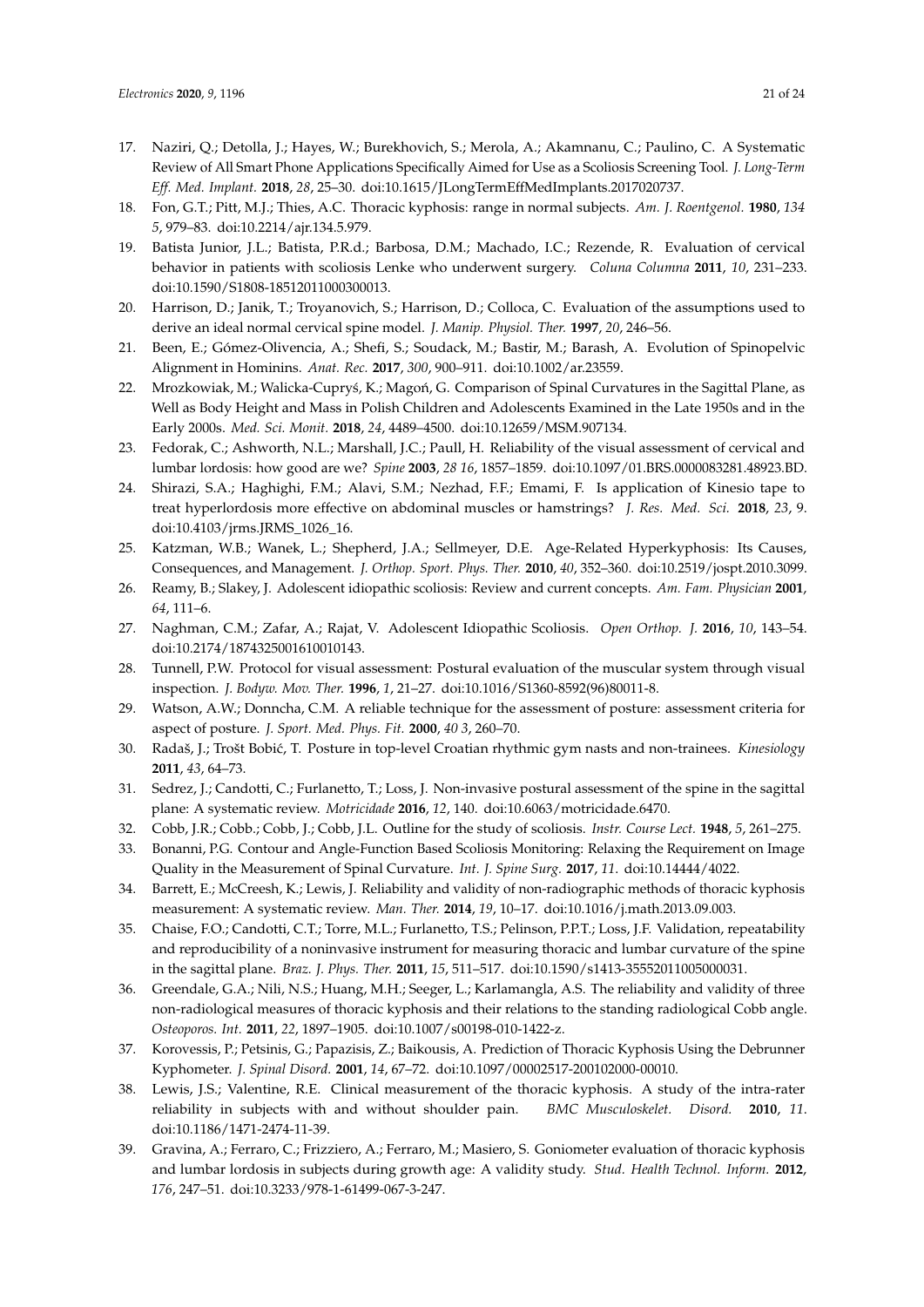- <span id="page-21-0"></span>40. Sheeran, L.; Sparkes, V.; Busse, M.; van Deursen, R. Preliminary study: reliability of the spinal wheel. A novel device to measure spinal postures applied to sitting and standing. *Eur. Spine J.* **2010**, *19*, 995–1003. doi[:10.1007/s00586-009-1241-0.](https://doi.org/10.1007/s00586-009-1241-0)
- <span id="page-21-1"></span>41. Willner, S. Spinal Pantograph-A Non-Invasive Technique for Describing Kyphosis and Lordosis in the Thoraco-Lumbar Spine. *Acta Orthop. Scand.* **1981**, *52*, 525–529. doi[:10.3109/17453678108992142.](https://doi.org/10.3109/17453678108992142)
- <span id="page-21-2"></span>42. Côté, P.; Kreitz, B.; Cassidy, J.D. A study of the diagnostic accuracy and reliability of the Scoliometer and Adam's forward bend test. *Spine* **2003**, *23*, 796–802. doi[:10.1097/00007632-199804010-00011.](https://doi.org/10.1097/00007632-199804010-00011)
- <span id="page-21-3"></span>43. Tyrakowski, M.; Czaprowski, D.; Szczodry, M.; Siemionow, K. Cobb angle measurements on digital radiographs using Bunnell scoliometer: Validation of the method. *J. Back Musculoskelet. Rehabil.* **2017**, *30*, 1–7. doi[:10.3233/BMR-150338.](https://doi.org/10.3233/BMR-150338)
- <span id="page-21-4"></span>44. Souza, F.; Ferreira, F.; Narciso, F.; Makhoul, C.; Canto, R.; Barauna, M. Evaluation of lumbar concavity using a radiographic method and kypholordometry. *Braz. J. Phys. Ther.* **2009**, *13*, 103–109. doi[:10.1590/S1413-35552009005000016.](https://doi.org/10.1590/S1413-35552009005000016)
- <span id="page-21-5"></span>45. Porto, A.B.; Okazaki, V.H.A. Procedures of assessment on the quantification of thoracic kyphosis and lumbar lordosis by radiography and photogrammetry: A literature review. *J. Bodyw. Mov. Ther.* **2017**, *21*, 986–994. doi[:10.1016/j.jbmt.2017.01.008.](https://doi.org/10.1016/j.jbmt.2017.01.008)
- <span id="page-21-6"></span>46. Mannion, A.F.; Knecht, K.; Balaban, G.; Dvorak, J.; Grob, D. A new skin-surface device for measuring the curvature and global and segmental ranges of motion of the spine: Reliability of measurements and comparison with data reviewed from the literature. *Eur. Spine J.* **2004**, *13*, 122–136. doi[:10.1007/s00586-003-0618-8.](https://doi.org/10.1007/s00586-003-0618-8)
- <span id="page-21-7"></span>47. Czaprowski, D.; Pawłowska, P.; G˛ebicka, A.; Sitarski, D.; Kotwicki, T. Intra- and interobserver repeatability of the assessment of anteroposterior curvatures of the spine using Saunders digital inclinometer. *Ortop. Traumatol. Rehabil.* **2012**, *14*, 145–53. doi[:10.5604/15093492.992283.](https://doi.org/10.5604/15093492.992283)
- <span id="page-21-8"></span>48. Perriman, D.M.; Scarvell, J.M.; Hughes, A.R.; Ashman, B.; Lueck, C.J.; Smith, P.N. Validation of the flexible electrogoniometer for measuring thoracic kyphosis. *Spine* **2010**, *35 14*, E633–E640. doi:10.1097/ BRS.0b013e3181d13039.
- <span id="page-21-9"></span>49. Foelsch, C.; Schlögel, S.; Lakemeier, S.; Wolf, U.; Timmesfeld, N.; Skwara, A. Test-Retest Reliability of 3D Ultrasound Measurements of the Thoracic Spine. *PMR* **2012**, *4*, 335–341. doi[:10.1016/j.pmrj.2012.01.009.](https://doi.org/10.1016/j.pmrj.2012.01.009)
- <span id="page-21-10"></span>50. Melvin, M.; Mohokum, M.; Sylvia, M.; Mendoza, S.; Wolf, U.; Sitter, H.; Paletta, J.; Skwara, A. Reproducibility of Rasterstereography for Kyphotic and Lordotic Angles, Trunk Length, and Trunk Inclination a Reliability Study. *Spine* **2010**, *35*, 1353–8. doi[:10.1097/BRS.0b013e3181cbc157.](https://doi.org/10.1097/BRS.0b013e3181cbc157)
- <span id="page-21-11"></span>51. Leroux, M.; Zabjek, K.; Simard, G.; Badeaux, J.; Coillard, C.; Rivard, C. A noninvasive anthropometric technique for measuring kyphosis and lordosis: an application for idiopathic scoliosis. *Spine* **2000**, *25*, 1689–94. doi[:10.1097/00007632-200007010-00012.](https://doi.org/10.1097/00007632-200007010-00012)
- <span id="page-21-12"></span>52. Ferreira, E.; Duarte, M.; Maldonado, E.; Burke, T.; Marques, A. Postural assessment software (PAS/SAPO): Validation and reliabiliy. *Clinics* **2010**, *65*, 675–681. doi[:10.1590/S1807-59322010000700005.](https://doi.org/10.1590/S1807-59322010000700005)
- <span id="page-21-14"></span>53. Furlanetto, T.S.; Candotti, C.T.; Comerlato, T.; Loss, J.F. Validating a postural evaluation method developed using a Digital Image-based Postural Assessment (DIPA) software. *Comput. Methods Programs Biomed.* **2012**, *108*, 203–212. doi[:10.1016/j.cmpb.2012.03.012.](https://doi.org/10.1016/j.cmpb.2012.03.012)
- <span id="page-21-13"></span>54. Hébert-Losier, K.; Rahman, F.A. Reliability of postural measures in elite badminton players using Posture Pro 8. *Physiother. Theory Pract.* **2018**, *34*, 483–494. doi[:10.1080/09593985.2017.1420117.](https://doi.org/10.1080/09593985.2017.1420117)
- <span id="page-21-15"></span>55. Scholten, P.; Veldhuizen, A. Analysis of Cobb angle measurements in scoliosis. *Clin. Biomech.* **1987**, *2*, 7–13. doi[:10.1016/0268-0033\(87\)90039-8.](https://doi.org/10.1016/0268-0033(87)90039-8)
- <span id="page-21-16"></span>56. Zhang, J.; Lou, E.; Hill, D.L.; Raso, J.V.; Wang, Y.; Le, L.H.; Shi, X. Computer-aided assessment of scoliosis on posteroanterior radiographs. *Med. Biol. Eng. Comput.* **2010**, *48*, 185–195. doi[:10.1007/s11517-009-0556-7.](https://doi.org/10.1007/s11517-009-0556-7)
- <span id="page-21-17"></span>57. Mok, J.; Diab, M.; Hackbarth, M.; Hu, S.; Deviren, V. Comparison of Observer Variation in Conventional and Three Digital Radiographic Methods Used in the Evaluation of Patients With Adolescent Idiopathic Scoliosis. *Spine* **2008**, *33*, 681–686. doi[:10.1097/BRS.0b013e318166aa8d.](https://doi.org/10.1097/BRS.0b013e318166aa8d)
- <span id="page-21-18"></span>58. Morrissy, R.T.; Goldsmith, G.; Hall, E.C.; Kehl, D.K.; Cowie, G.H. Measurement of the Cobb angle on radiographs of patients who have scoliosis. Evaluation of intrinsic error. *J. Bone Jt. Surgery. Am. Vol.* **1990**, *72*, 320–327.
- <span id="page-21-19"></span>59. Moher, D.; Liberati, A.; Tetzlaff, J.; Altman, D.G.; Group, T.P. Preferred Reporting Items for Systematic Reviews and Meta-Analyses: The PRISMA Statement. *PLoS Med.* **2009**, *6*, 1–6. doi:10.1371/journal.pmed.1000097.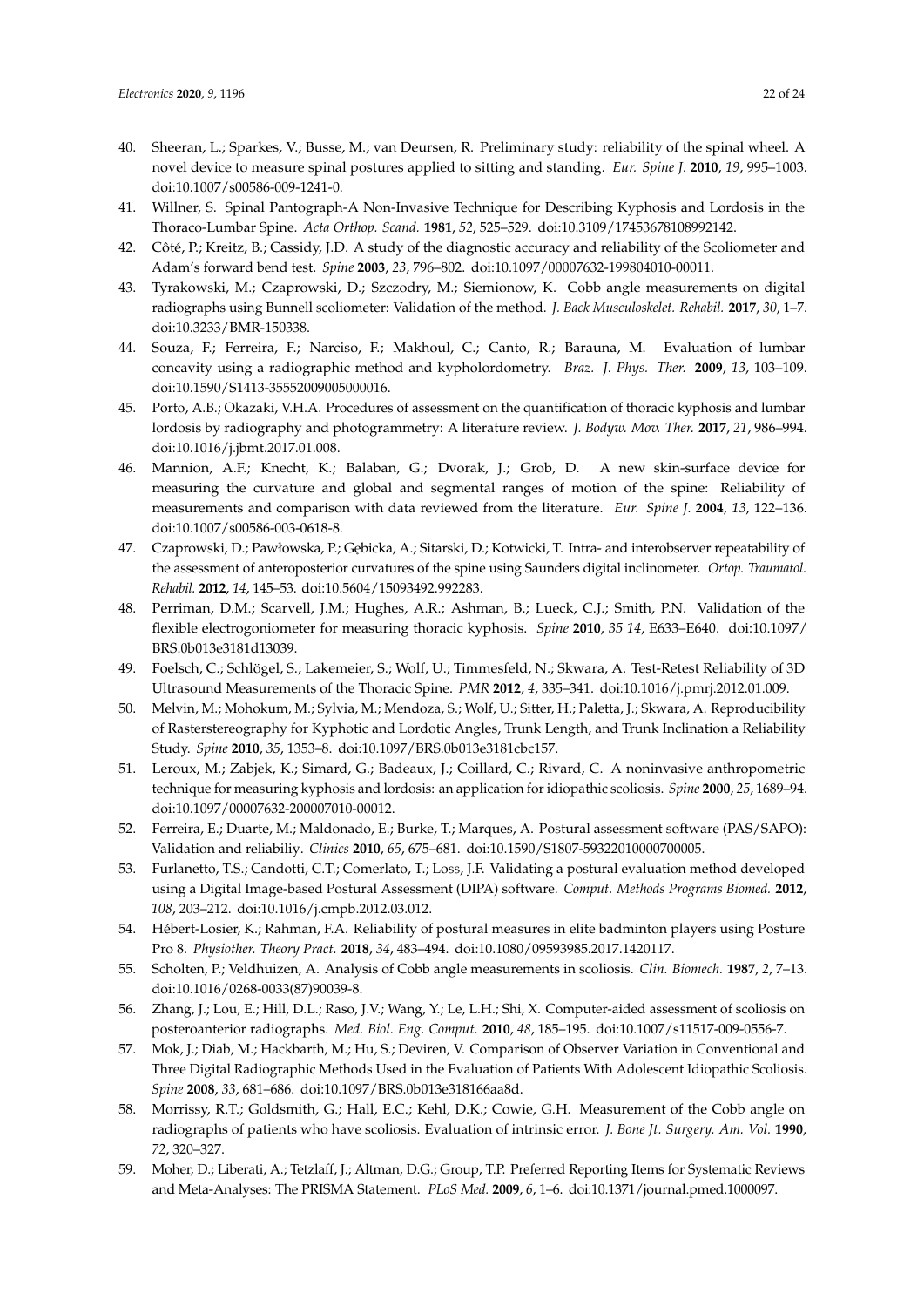- <span id="page-22-0"></span>60. Dybå, T.; Dingsøyr, T. Empirical studies of agile software development: A systematic review. *Inf. Softw. Technol.* **2008**, *50*, 833–859. doi[:10.1016/j.infsof.2008.01.006.](https://doi.org/10.1016/j.infsof.2008.01.006)
- <span id="page-22-1"></span>61. Dybå, T.; Dingsøyr, T. Strength of Evidence in Systematic Reviews in Software Engineering. In *Proceedings of the Second ACM-IEEE International Symposium on Empirical Software Engineering and Measurement, Kaiserslautern, Germany, 9–10 October 2008*; ACM: New York, NY, USA, 2008; pp. 178–187. doi[:10.1145/1414004.1414034.](https://doi.org/10.1145/1414004.1414034)
- <span id="page-22-2"></span>62. Wieringa, R.; Maiden, N.; Mead, N.; Rolland, C. Requirements Engineering Paper Classification and Evaluation Criteria: A Proposal and a Discussion. *Requir. Eng.* **2006**, *11*, 102–107. doi:10.1007/s00766-005-0021-6.
- <span id="page-22-3"></span>63. Cohen, J. Weighted kappa: nominal scale agreement with provision for scaled disagreement or partial credit. *Psychol. Bull.* **1968**, *70*. doi[:10.1037/h0026256.](https://doi.org/10.1037/h0026256)
- <span id="page-22-4"></span>64. Viera, A.J.; Garrett, J.M. Understanding interobserver agreement: The kappa statistic. *Fam. Med.* **2005**, *37 5*, 360–3.
- <span id="page-22-5"></span>65. Estrada, J.E.; Vea, L.A. Real-time human sitting posture detection using mobile devices. In Proceedings of the 2016 IEEE Region 10 Symposium (TENSYMP), Bali, Indonesia, 9–11 May 2016; pp. 140–144. doi[:10.1109/TENCONSpring.2016.7519393.](https://doi.org/10.1109/TENCONSpring.2016.7519393)
- <span id="page-22-6"></span>66. Franko, O.; Bray, C.; Newton, P. Validation of a Scoliometer Smartphone App to Assess Scoliosis. *J. Pediatr. Orthop.* **2012**, *32*, e72–e75. doi[:10.1097/BPO.0b013e31826bb109.](https://doi.org/10.1097/BPO.0b013e31826bb109)
- <span id="page-22-7"></span>67. Izatt, M.; Bateman, G.; Adam, C. Evaluation of the iPhone with an acrylic sleeve versus the Scoliometer for rib hump measurement in scoliosis. *Scoliosis* **2012**, *7*, 14. doi[:10.1186/1748-7161-7-14.](https://doi.org/10.1186/1748-7161-7-14)
- <span id="page-22-8"></span>68. Jacquot, F.; Charpentier, A.; Khelifi, S.; Gastambide, D.; Rigal, R.; Sautet, A. Measuring the Cobb angle with the iPhone in kyphoses: A reliability study. *Int. Orthop.* **2012**, *36*, 1655–1660. doi[:10.1007/s00264-012-1579-5.](https://doi.org/10.1007/s00264-012-1579-5)
- <span id="page-22-9"></span>69. Qiao, J.; Liu, Z.; Xu, L.; Wu, T.; Zheng, X.; Zhu, Z.; Zhu, F.; Qian, B.; Qiu, Y. Reliability Analysis of a Smartphone-aided Measurement Method for the Cobb Angle of Scoliosis. *J. Spinal Disord. Tech.* **2012**, *25*, E88–E92. doi[:10.1097/BSD.0b013e3182463964.](https://doi.org/10.1097/BSD.0b013e3182463964)
- <span id="page-22-10"></span>70. Shaw, M.; Adam, C.; Izatt, M.; Licina, P.; Askin, G. Use of the iPhone for Cobb angle measurement in scoliosis. *Eur. Spine J.* **2011**, *21*, 1062–1068. doi[:10.1007/s00586-011-2059-0.](https://doi.org/10.1007/s00586-011-2059-0)
- <span id="page-22-11"></span>71. Salamh, P.A.; Kolber, M. The reliability, minimal detectable change and concurrent validity of a gravity-based bubble inclinometer and iphone application for measuring standing lumbar lordosis. *Physiother. Theory Pract.* **2013**, *30*, 62–67. doi[:10.3109/09593985.2013.800174.](https://doi.org/10.3109/09593985.2013.800174)
- <span id="page-22-12"></span>72. Balg, F.; Juteau, M.; Theoret, C.; Svotelis, A.; Grenier, G. Validity and Reliability of the iPhone to Measure Rib Hump in Scoliosis. *J. Pediatr. Orthop.* **2014**, *34*. doi[:10.1097/BPO.0000000000000195.](https://doi.org/10.1097/BPO.0000000000000195)
- <span id="page-22-13"></span>73. Qiao, J.; Xu, L.; Zhu, Z.; Zhu, F.; Liu, Z.; Qian, B.; Qiu, Y. Inter- and intraobserver reliability assessment of the axial trunk rotation: Manual versus smartphone-aided measurement tools. *BMC Musculoskelet. Disord.* **2014**, *15*, 343. doi[:10.1186/1471-2474-15-343.](https://doi.org/10.1186/1471-2474-15-343)
- <span id="page-22-14"></span>74. Mutlu, S.; Guler, O.; Harun, M.; Komur, B.; Caliskan, G.; Heybeli, N. A New Trend in Cobb Angle Measurement: The Use of iPhones. *J. Med. Imaging Health Inform.* **2014**, *4*. doi[:10.1166/jmihi.2014.1268.](https://doi.org/10.1166/jmihi.2014.1268)
- <span id="page-22-15"></span>75. Mazzuia, A.R.d.O.; Machado, D.A.R.; Fukumothi, D.K.; Nunes, L.F.B.; Tucci Neto, C.; Jorge, H.M.d.H.; Ortiz, R.T.; Mattos, C.A.d. Iphone app use to Cobb angle in adolescent idiopathic scoliosis: Does this apply? *Coluna Columna* **2015**, *14*, 101–104. doi[:10.1590/S1808-185120151402145324.](https://doi.org/10.1590/S1808-185120151402145324)
- <span id="page-22-16"></span>76. Allam, Y.; El-Fiky, T.; Farghally, M.; Al-Sabagh, S.; Siam, A. Comparison between Oxford Cobbmeter and digital Cobbmeter for measurement of Cobb angle in adolescent idiopathic scoliosis. *Eur. Spine J.* **2016**, *25*. doi[:10.1007/s00586-015-4162-0.](https://doi.org/10.1007/s00586-015-4162-0)
- <span id="page-22-17"></span>77. Boland, D.M.; Neufeld, E.V.; Ruddell, J.; Dolezal, B.A.; Cooper, C.B. Inter- and intra-rater agreement of static posture analysis using a mobile application. *J. Phys. Ther. Sci.* **2016**, *28*, 3398–3402. doi[:10.1589/jpts.28.3398.](https://doi.org/10.1589/jpts.28.3398)
- <span id="page-22-18"></span>78. Koumantakis, G.; Nikoloudaki, M.; Thacheth, S.; Zagli, K.; Bitrou, K.; Nigritinos, A.; Botton, L. Reliability and Validity Measurement of Sagittal Lumbosacral Quiet Standing Posture with a Smartphone Application in a Mixed Population of 183 College Students and Personnel. *Adv. Orthop.* **2016**, *2016*, 1–9. doi[:10.1155/2016/3817270.](https://doi.org/10.1155/2016/3817270)
- <span id="page-22-19"></span>79. Marchi, L.; Fortti, F.; Amaral, R.; Oliveira, L.; Nogueira-Neto, J.; Jensen, R.; Pimenta, L. Reproducibility and equivalence of Cobbmeter application in the sagittal evaluation of the spine. *Coluna Columna* **2016**, *15*, 279–282. doi[:10.1590/s1808-185120161504165101.](https://doi.org/10.1590/s1808-185120161504165101)
- <span id="page-22-20"></span>80. Waś, J.; Sitarski, D.; Ewertowska, P.; Bloda, J.; Czaprowski, D. Using smartphones in the evaluation of spinal curvatures in a sagittal plane. *Adv. Rehabil.* **2016**, *30*, 29–38. doi[:10.1515/rehab-2015-0053.](https://doi.org/10.1515/rehab-2015-0053)